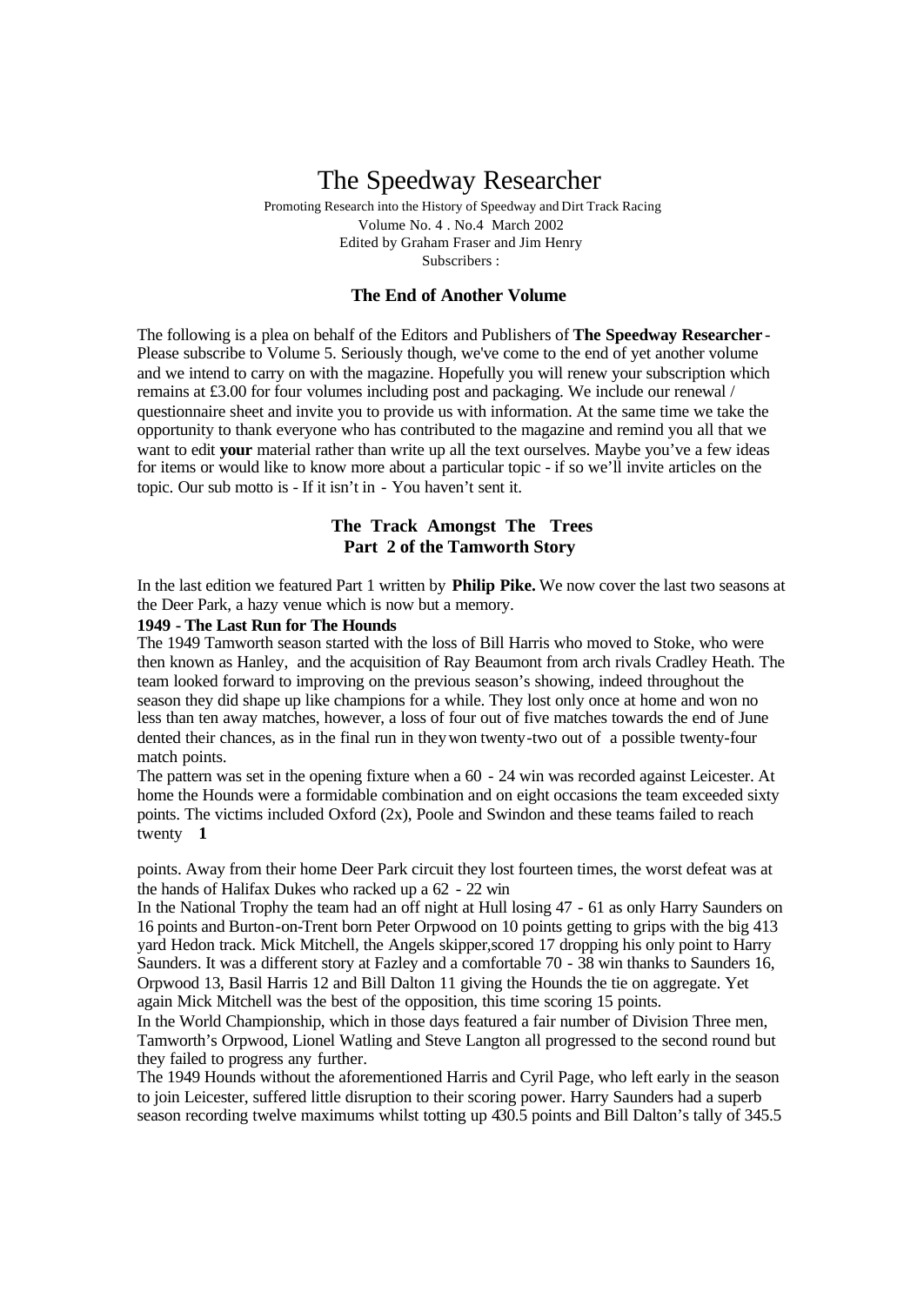points helped raise his average from 6.4 to 7.38. Peter Orpwood and Basil Harris both scored over 300 points while veteran Aussie Steve Langton added 277 points to the team total. Reserves Cecil Hookham and Lionel Watling chipped in just under 200 points.

Despite having a highly successful side, attendances failed to reach break-even figures and it appeared most unlikely that the track would open up again for the 1950 season.

#### **1950 - The Tammies Year**

The fact that the track did open again was due to Les Marshall, the promoter at Birmingham and Cradley Heath, who decided it would make an ideal training ground for his junior riders. He did away with the "Hounds" team name and the "Tammies' were born. Team colours went from red white and blue to yellow and red.

Of the previous season's side, Steve Langton moved on to Southampton, Peter Orpwood and Bill Dalton went on to Sheffield, Basil Harris to Aldershot and the fans favourite Harry Saunders moved to Oxford. Only Lionel Watling, Cecil Hookham and Ray Beaumont remained at Fazley. Dick Tolley from Birmingham was installed as captain and along with him came Brian Wilson, John Hitchins, Eric Boothroyd, Ivor (Digger) Davies and Laurie Schofield.

The Tammies had a bit of a shaky start losing five of the first six matches under the command of Phil "Tiger" Hart. However, they quickly settled down and started to win with a degree of regularity. Dick Tolley's

**2** experience showed as he scored the Tammies first maximum away at Swindon when he almost inspired a victory. Sadly the Tammies just lost out by 41 - 42 to the Robins.

At St Austell, where Brian Wilson scored the first of three consecutive maximums, Tammies lost Dick Tolley to injury. Dick was out for nine matches and this allowed the team to introduce Brian Shepherd who developed into a useful second string rider.

The Tammies did not manage any runaway victories and the biggest margin was 54 - 30 over Liverpool a team that would fall victim to the Tammies on all four occasions in 1950. Away wins were recorded at Leicester, Rayleigh and St Austell once each and twice at Liverpool. Their biggest away defeat was 65 - 19 which was sustained at the County Ground in Exeter.

A good run in the National Trophy saw Tamworth reach the final of the Qualifying Competition. After receiving a bye in the First Round they went to St Austell where scores of 13, 12 and 10 from Lionel Watling, Ivor Davies and Dick Tolley respectively saw them do enough to take a ten point lead back home to make the return leg a formality.

Aldershot were the next contenders and at the Deer Park Tamworth won by a twenty six point margin thanks to returns of 15 from Dick Tolley, !3 from Brian Wilson and 11 from Eric Boothroyd. It is just as well they had this cushion as they lost the second leg by 63 - 44.

In the Final Tammies faced Oxford and the Cheetahs tore the Tammies apart winning 70 - 38. Brian Wilson and Eric Boothroyd, with 11 and 10 respectively, tried to stem the tide but without success. The return leg atCowley was also won by Cheetahs and the aggregate score stood 137 - 79 in their favour.

Although the Tammies produced some exciting racing both home and away, the Tamworth public never took to them. They missed their favourites, Saunders, Dalton and Orpwood and this was obvious by the middle of season as they voted with their feet. Astute businessman and Tammies promoter Les Marshall realised he was having crowd number problems and he had no intention of suffering further financial disaster. For Les it was the case of seeing the season through. Brian Wilson was best Tammie racing to an average of 8.24 as he gathered 206 points in 25 matches. Lionel Watling, the side's only ever present, scored 278 points. Eric Boothroyd scored 109 points in 15 outings before he was shipped out, together with Brian Shepherd, to Division Two Cradley Heath. Dick Tolley scored 182 points from 27 meetings while the Birmingham Training School discovery, Ivor (Digger) Davies scored 228 and averaged a respectable 6.51.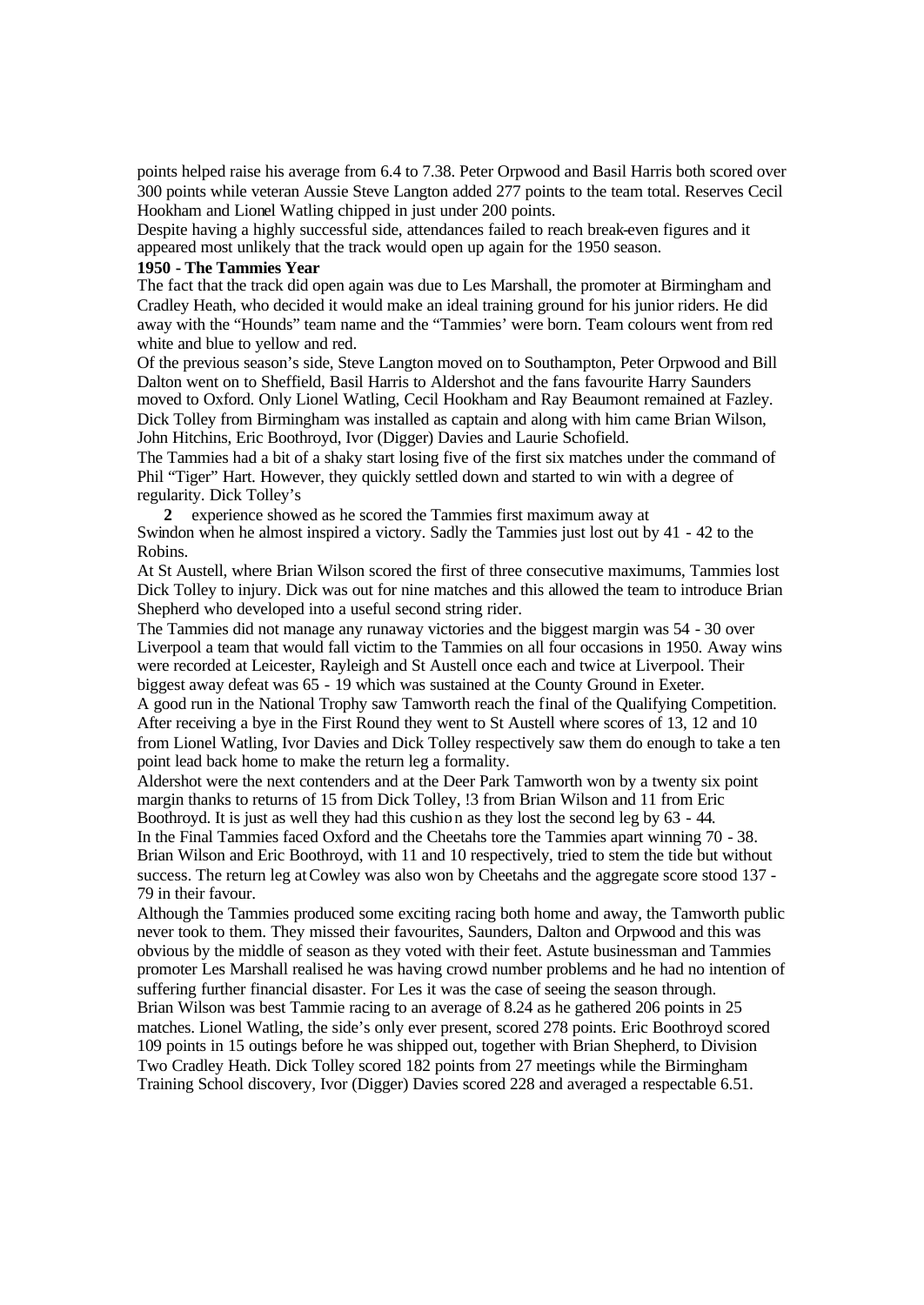Sadly the lights went out at the Deer Park at the end of the 1950 and it never did reopen for speedway activity. Like so many other stadiums it was redeveloped and now is covered by houses. I sometimes pass the site and I **3** 

feel sure I can still hear the roar of the old JAPs and can detect a faint whiff of Castro R. The writer's fondest memory of Tamworth Speedway goes back to Wednesday 26th March 1948 when I felt fortunate to be present when a young, and then unknown, Australian made his debut. The unknown Aussie was Graham Warren who burst on the British speedway scene like a bombshell.

In his first ride Graham clipped 1.2 seconds off the track record and went through the meeting unbeaten by a visiting rider to record what is now known as a paid maximum.

Of course Graham was too good for the Third Division and Les Marshall, who had intended to loan him out for the season immediately fitted him into the Birmingham side.

**The Editors** thank Philip for sharing his happy memories of Tamworth and invite others to tellus a bit more about some of the other hazy venues which have an interesting story to tell.

## **CAN YOU HELP???**

**Jim Henry** (Joint Editor) is looking for heat details for Feynoord Tigers v Glasgow Tigers 28th August 1949. (reported in 1950 Stenners Annual p106.) He is also looking for details of Motherwell or Lanarkshire Eagles as follows (all home): 6.6.52 v Cradley Heath (Second Half Details (SHO)); 25.7.52 v Ashfield SHO; 22.8.52 v Oxford SHO; 26.9.52 v Poole SHO; 18.6.53 v Rayleigh SHO.

**Roger Hulbert**, 6 The Garth, First Lane, Analby, Hull, HU10 6UY Tel: 01482 648240 Email roger@hulbert.karoo.co.uk is looking for the reason for riders being excluded in meetings involving Hull. Dave Parry Ht2 Crewe 14.6.71; Garry Moore Ht11 Crewe 18.9.72; Clive Johnson Ht7 Rochdale 30.4.71; Bruce Forrester Ht5 Hull 26.4.72; Frank Auffret Ht4 Hull 7.6.72; Tony Swales Ht2 Teesside 13.8.72; Pete Reading Ht8 Hull 11.4.73; Arthur Browning Ht11 Hull 25.7.73; Frank Auffret Ht10 Birmingham 28.6.76; Robbie Gardner Ht13 Ellesmere Port 19.9.72; Colin Goad Ht14 Ellesmere Port 19.9.72; Denis Gavros Ht8 Sunderland 6.4.73; Geoff Pusey Ht7 Hull 25.4.73; Pete Boston Ht4 Chesterton 27.6.73; Chris Roynon Ht9 Hull 22.8.73; Robbie Gardner Ht4 Halifax 6.4.74; Bobby Beaton Ht13 Hull 16.10.74; Keith Bloxsome Ht Halifax 25.10.80; Arnold Haley Ht9 Sheffield 18.4.74; Tom Owen Ht4 Sheffield 15.8.74; Arnold Haley Ht3 Sheffield 17.4.75; Bobby Beaton Ht10 Sheffield 17.4.75; Mitch Graham Ht2 Oxford 26.9.74; Dave Morton Ht1 Hull 10.9.75; Dave Perks Ht1 Cradley 17.7.76; Frank Auffret Ht12 Coventry 10.9.77.

#### **Feedback**

**George Forsyth**, 71 Forthview Crescent, Currie, EH14 5QS advises us that the John Player set of 50 speedway rider cards were issued in 1937 and that the Kiddy's Favourites Ltd set of 52 Popular Speedway Riders were issued in 1950. George says the Kiddy's favourites were commercial cards and the speedway set was 1 of 9 of different sports and film stars sets and a grand total of 504 cards were issued. He remembers trading these cards which could be bought for in packs of 8 for 3d (1.5p) from sweetie shops.

**George Crawford**, 19 Apex Drive, Highbridge, Somerset tells us that There was another Sun / Wall of Death was shown on Carlton Cinema TV on 18th July 2001. The main cast members were Lilian - Susan Shaw; Racer - Maxwell Read; Maguire - Laurence Harvey; Sarah - Hermoine Baddeley, and Foley - Leslie Dyer. The wall of death riders were J.H. Messham, Jim Kynaston and Tom Messham.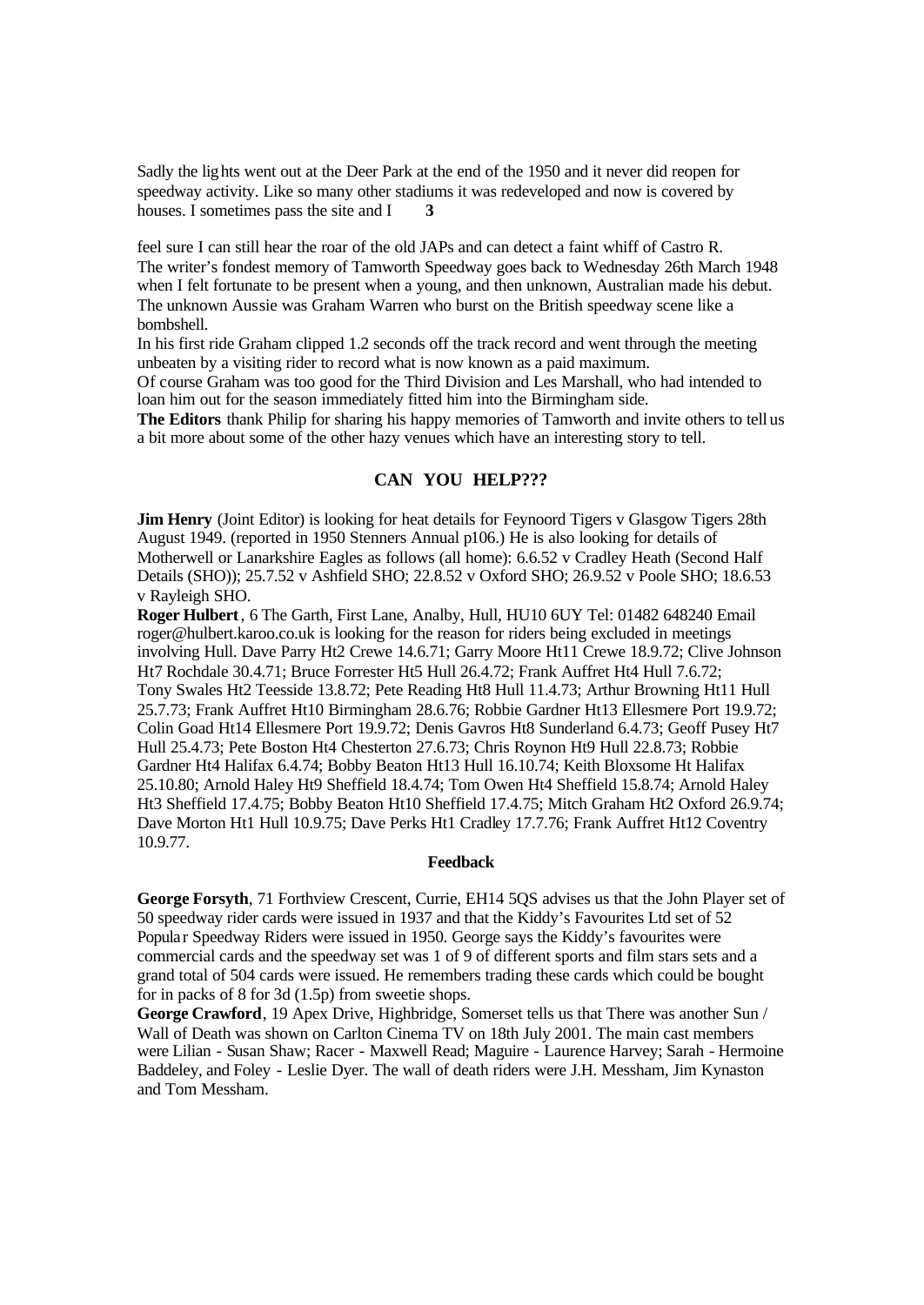**Eric Watson,** 43 Hammonds Green, Totton, Southampton SO40 3HU Tel 02380871561 has picked up a few typos. Day and Mason Speedway Annual should be 1951; Glasgow Tigers 1998 Yearbook is 1998; Halifax Speedway 1928 - 1951. "Meet Them with Us" is the correct title. Finally the track was West Wellow not Wellon.

Eric agrees that the John Player cards were issued in 1937 and refers us to the London Cigarette Card Company "Cigarette Card Catalogue 2002" page 96.

Finally Eric points out the the Players card no. 37 carries a sketch of Wembley's Tommy Price on one side and the details of Liverpool's Tommy Price on the back. Eric has produced a self adhesive correction label which is available free of charge provided those wanting a copy send a second class SAE.

**Alex Broadhurst**, 58 Leonard Road, Chingford, London E4 8NE has a few comments. Tamworth - The article did not mention that George Formby performed the opening ceremony. Alex thinks that George had a financial interest in the venture and wonders if anyone can confirm this. (George was a regular visitor at Fleetwood.)

Alex taped "The Wall of Death" when it featured on TV. Alex also mentions a film called "Flying Cinders" which could have been filmed at Hackney in 1938 and a film called "Aces of Yesteryear 2" which featured Lionel Van Praag, Oliver Hart, Bill Rogers and Aub Lawson which was filmed in Australia in 1947/48.

Finally Alex advises that there was a 1993 Loaders Annual not included in our last list of publications. Seems that not a lot of copies of the A5 512 page book came to the UK.

**5**

#### **A B C of Publications**

| We continue with Graham Fraser's list of publications.    |                                                         |                      |
|-----------------------------------------------------------|---------------------------------------------------------|----------------------|
| National League Grand Slam Peterborough Speedway/         |                                                         |                      |
| Souvenir                                                  | <b>Martin Rogers</b>                                    | 1985                 |
| National League Speedway                                  | George Wallet                                           |                      |
| 1968 - 1977                                               |                                                         | 1987                 |
| National League Speedway                                  | George Wallet                                           |                      |
| 1978 - 1987                                               |                                                         | 1988                 |
| <b>National Speedway Pictorial</b>                        |                                                         | 1948                 |
| New Ranger (New Cross Speedway Winter Magazine)           |                                                         | 1948                 |
| Nigel Boocock Testimonial Year 1975 Souvenir Brochure     |                                                         | 1975                 |
| Norwich Speedway Souvenir of 1946 Season                  |                                                         | 1946                 |
|                                                           | Norwich Speedway Handbook 1947 Pub: Jarrold & Sons Ltd. | 1947                 |
| Norwich & Yarmouth Handbook 1948 Pub: Jarrold & Sons Ltd. |                                                         | 1948                 |
| Norwich & Yarmouth Handbook 1949 Pub: Jarrold & sons Ltd. |                                                         | 1949                 |
| <b>Odsal Story</b>                                        | F.J. Knowles                                            | 1953                 |
| <b>Official Cradley Heath</b>                             | Ed: Nigel Pearson                                       | 1995                 |
| Speedway Annual 1995                                      |                                                         |                      |
| Official Wolverhampton                                    | Ed: Nigel Pearson                                       | 1995                 |
| Speedway Annual 1995                                      |                                                         |                      |
| Official Wolverhampton                                    | Ed: Nigel Pearson                                       | 1997                 |
| Speedway Annual 1997                                      |                                                         |                      |
| Official Wolverhampton                                    | Ed: Nigel Pearson                                       | 1998                 |
| Speedway Annual 1998                                      |                                                         |                      |
| Ole Olsen Speedway Scrapbook                              | Olsen $&$ Rising                                        | 1980                 |
| Out of Leathers                                           | Jimmy Hamilton                                          | 1948 Oxford Cheetahs |
| 2000 Yearbook Robert Peasley                              | 2000                                                    |                      |
| Oxford Speedway 21st                                      | Dave Stevens                                            | 1970                 |
| Anniversary Handbook 1949 - 1970                          |                                                         |                      |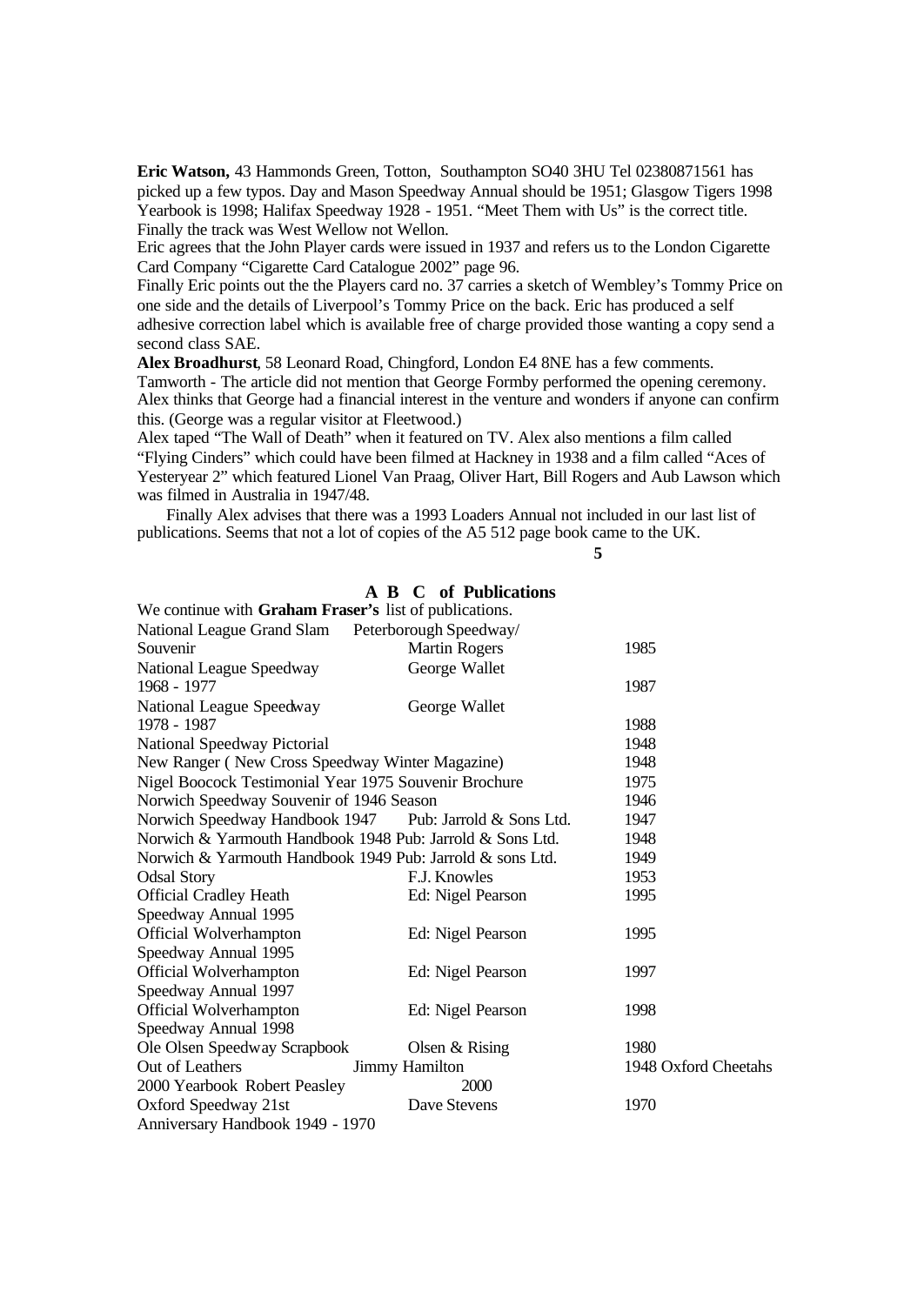| Oxford Speedway - A Potted History                       | Glynn Shailes                                            |                                     |
|----------------------------------------------------------|----------------------------------------------------------|-------------------------------------|
| Parker's Playground: The Story                           | John Jarvis/Robert Bamford                               | 2000                                |
| of Dirt Track Racing in Bristol 1929 - 30                |                                                          |                                     |
| People Speedway Guide 1947                               | Ed: Tom Morgan                                           | 1947                                |
| People Speedway Guide 1948                               | Ed: John Addison                                         | 1948                                |
| People Speedway Guide 1949                               | Ed: John Addison                                         | 1949                                |
| Pete Smith Testimonial Brochure 1976                     |                                                          | 1976                                |
| Peter Collins History of British Howard Jones            |                                                          | 2000                                |
| League Speedway Programmes 1946 - 1999                   |                                                          |                                     |
| Peter Collins Speedway Book                              | <b>Richard Bott</b>                                      | 1977                                |
| Peter Collins Speedway Book No.2                         | <b>Richard Bott</b>                                      | 1978                                |
| Peter Collins Speedway Book No.3                         | <b>Richard Bott</b>                                      | 1979                                |
| 6Peter Collins Speedway Book No.4                        | <b>Richard Bott</b>                                      | 1980                                |
| Peter Craven - Tribute to A                              | <b>Ernest Hancock</b><br>1963                            |                                     |
| Great Little Champion                                    |                                                          |                                     |
| Peter White's World of Speedway                          | Ed: Tony O'Ferrall                                       | 1978                                |
| Poole Reference Handbook 1948                            | F C White/PSSC                                           | 1948                                |
| Poole Reference Handbook 1949                            | Jim White                                                | 1949                                |
| Poole Speedway Souvenir Brochure 1948                    |                                                          | 1948                                |
| Poole Speedway Souvenir Brochure 1949                    | Poole Speedway                                           | 1949                                |
| Poole Speedway Souvenir Brochure 1950                    | Poole Speedway                                           | 1950                                |
| Poole Speedway Souvenir Brochure 1962                    | Ed: JL Knott                                             | 1962                                |
| Poole Speedway Souvenir Brochure 1969                    | Poole Speedway                                           | 1969                                |
| Poole Speedway Brochure                                  |                                                          | 1970's Poole Speedway -             |
| Wildcats '86<br><b>Stephen Brower</b>                    | 1986 Popular Speedway Riders                             |                                     |
| Hamilton & Co. Ltd                                       | 1948 Racers Review: The Story of Season 2000 Robert      |                                     |
| 2000<br>Bamford                                          |                                                          |                                     |
| Read Write & Enjoy Speedway: Rider of the Night - Book 4 |                                                          | 1975                                |
| Read Write & Enjoy Speedway: Wheels of Fortune - Book?   |                                                          | 1975 Read Write &                   |
| Enjoy Speedway: Junie - Book ?                           |                                                          | 1975 Reading Racers: 1990 A Year to |
| Remember                                                 | Reading Speedway1990 Ride It (Complete Book of Speedway) | Cyril May                           |
| 1976 Roar of the Tigers                                  | Paul Rickett                                             | 1999                                |
| -70 Years of Sheffield Speedway                          |                                                          |                                     |
| Roarin' Round The Speedways                              | John S Hoskins                                           | 1930                                |
| Robins '67 Champions                                     |                                                          | 1968                                |
| Rod, Bla, Vit, Gul -                                     | G Hagberg, M Hojer                                       | 1998                                |
| 50 ar med svensk speedway                                | J Radegard                                               |                                     |
| Romance of Speedway                                      | Sprouts Elder                                            | 1931                                |
| Ronnie Moore Story                                       | Rod Dew (NZ)                                             | 1972                                |
| St Austell Speedway                                      | David Collins / Jeremy Jackson 1998                      |                                     |
| St Austell Speedway:                                     | David Collins / Jeremy Jackson 1999                      |                                     |
| The BWOC Gulls Fly Again                                 |                                                          |                                     |
| Salute A Champion No.1 - Ole Olsen                       | Ed: Peter Oakes<br>1972                                  |                                     |
| Scottish Monarchs Handbook 1996                          | Friends of Edinburgh Speedway1996                        |                                     |
| <b>Scottish Speedway Greats:</b>                         | James McIntyre<br>2000                                   |                                     |
| George Hunter 1958 - 84                                  |                                                          |                                     |
| Scottish Speedway Annual                                 | Murray                                                   | 1952                                |
| Scottish Speedway Annual                                 | <b>Unicorn Press</b>                                     | 1952                                |
| Scottish Speedway Review                                 |                                                          | 1948                                |
| Scottish Speedway Review No.1                            |                                                          | 1949                                |
| Second Look Inside Speedway                              | John Louis                                               | 1976                                |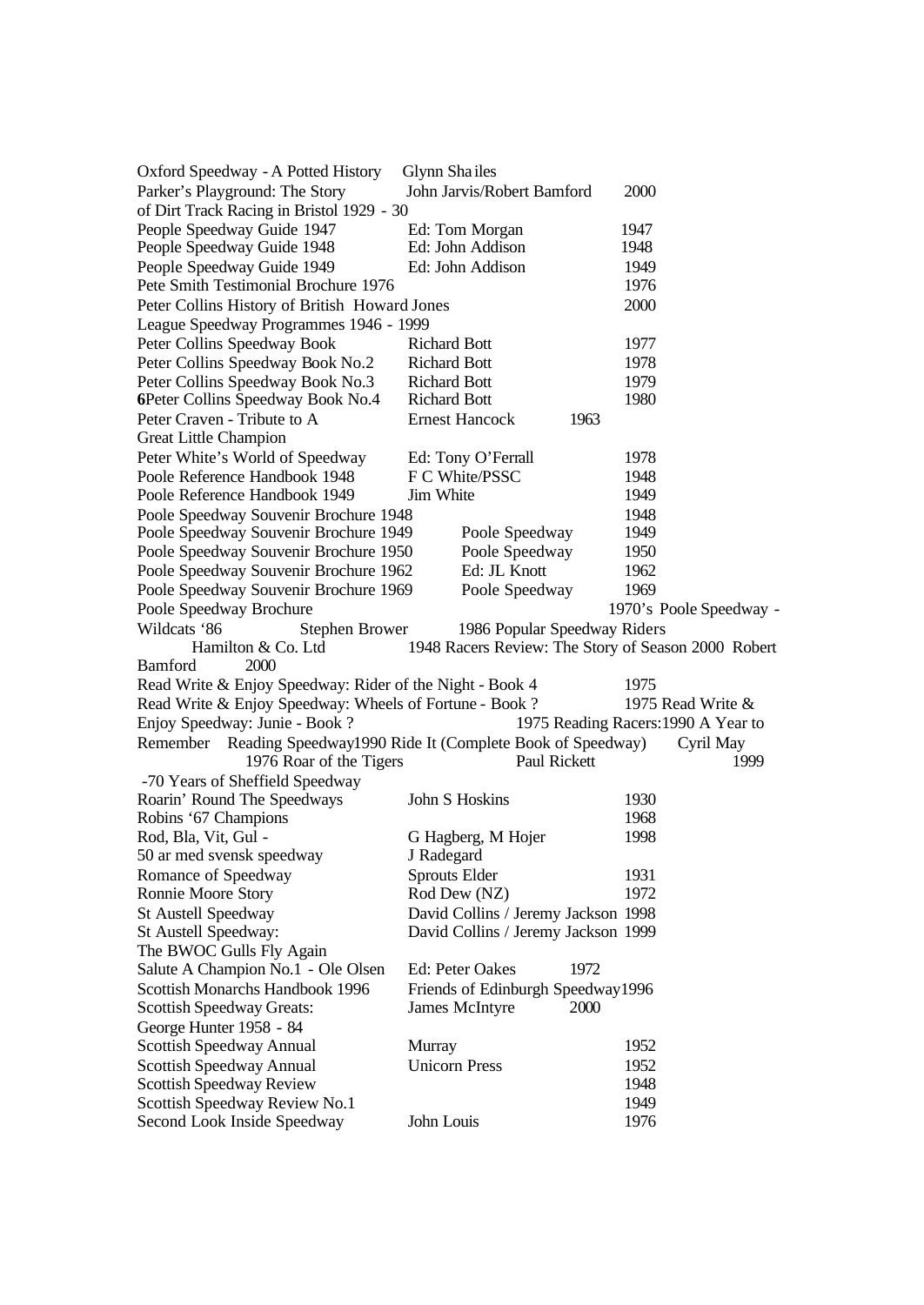| Seven Men For One Season                                  | Mike Western               | 1988               |  |  |  |  |  |  |  |
|-----------------------------------------------------------|----------------------------|--------------------|--|--|--|--|--|--|--|
| <b>Shale Trail</b>                                        | Ed: Tony McDonald/S.Mail   | 1985               |  |  |  |  |  |  |  |
| Shale Trail 2                                             | Ed: Tony McDonald/S.Mail   | 1986               |  |  |  |  |  |  |  |
| Sheffield Speedway 1929 - 1979                            | County Speedways Ltd.      | 1979               |  |  |  |  |  |  |  |
| Sheffield Speedway Bulletin                               | (Periodical?)              | 1929               |  |  |  |  |  |  |  |
| Sheffield Speedway Golden Jubilee Souvenir Programme      |                            | 1979               |  |  |  |  |  |  |  |
| Sidecar Speedway Racing                                   | Dave Stallworthy           | 1991               |  |  |  |  |  |  |  |
| Skid Wild - Speedway Captain (Novel)                      |                            | 1951               |  |  |  |  |  |  |  |
| Skid Wild - Speedway Rider (Novel)                        |                            | 1951               |  |  |  |  |  |  |  |
| Smythe's Speedway World Cartoons                          |                            | 1950               |  |  |  |  |  |  |  |
| Smythe's Speedway World Cartoon Book Fairfax Publications |                            | 1952               |  |  |  |  |  |  |  |
| Snap - 21 Years of Speedway Photographs Mike Patrick      |                            | 1991               |  |  |  |  |  |  |  |
| Somerset Yearbook 2000                                    | 2001<br>Robert Bamford     |                    |  |  |  |  |  |  |  |
| Soren Sjosten Testimonial Brochure                        |                            | 1975               |  |  |  |  |  |  |  |
| Southampton Handbook                                      | Southampton SSC            | 1930               |  |  |  |  |  |  |  |
| Southampton Speedway -                                    | Southern Speedways Ltd     | 1947               |  |  |  |  |  |  |  |
| The First Post-War Season 1947                            |                            |                    |  |  |  |  |  |  |  |
| Souvenir Brochure of the Southampton Speedway 1948        |                            | 1948               |  |  |  |  |  |  |  |
| Souvenir Brochure of the Southampton Speedway 1949        |                            | 1949               |  |  |  |  |  |  |  |
| Souvenir Brochure of the Southampton Speedway 1950        |                            | 1950               |  |  |  |  |  |  |  |
| Souvenir Brochure of the Southampton Speedway 1952        |                            | 1952               |  |  |  |  |  |  |  |
| Souvenir Brochure of the Southampton Speedway 1955        | 1955                       |                    |  |  |  |  |  |  |  |
| Speedway                                                  | Phil Drackett              | 1951               |  |  |  |  |  |  |  |
| Speedway                                                  | (Austria)                  | 1955               |  |  |  |  |  |  |  |
| Speedway                                                  | Peter Arnold / MCN         | 1967               |  |  |  |  |  |  |  |
| Speedway                                                  | Gianni Rossi (Italy)       | 1970s              |  |  |  |  |  |  |  |
| Speedway (Motor Cycle News Extra)                         | P Strong/F Ward            | 1971               |  |  |  |  |  |  |  |
| Speedway                                                  | H Herman/V Formanek        | 1993               |  |  |  |  |  |  |  |
| Speedway 2000 - The Birth of A Sport                      | John Chaplin               | 1999               |  |  |  |  |  |  |  |
| Speedway '79                                              | Northern Riders' Fan Clubs | 1979               |  |  |  |  |  |  |  |
| Speedway Championship of the World: Regulations Pub: ACU  |                            | 1949               |  |  |  |  |  |  |  |
| Speedway & Ice Hockey                                     | Pub: Roland Davis Pub.Co.  | 1946               |  |  |  |  |  |  |  |
| Digest Vol 1 Nos 1 to 3 inc                               |                            |                    |  |  |  |  |  |  |  |
| Speedway & Ice Hockey                                     | Eds Davis & Harris         | 1946               |  |  |  |  |  |  |  |
| Digest Vol 1 No 4                                         |                            |                    |  |  |  |  |  |  |  |
| Speedway & Short Track Racing                             | Dave Lanning               | 1974               |  |  |  |  |  |  |  |
| Speedway No.2 Motor Cycle News Extra P Strong/F Ward      |                            | 1972 Speedway No.3 |  |  |  |  |  |  |  |
| Motor Cycle News Extra P Strong/B Berry                   | 1973                       |                    |  |  |  |  |  |  |  |
| Speedway '70                                              | Donald Allen               | 1970               |  |  |  |  |  |  |  |
| Speedway '71                                              | Donald Allen               | 1971               |  |  |  |  |  |  |  |
| Speedway '72                                              | Donald Allen               | 1972               |  |  |  |  |  |  |  |
| Speedway '73                                              | Donald Allen               | 1973               |  |  |  |  |  |  |  |
| Speedway - An introduction to Oval Racing                 | A Domhnullah               | 1992               |  |  |  |  |  |  |  |
| Speedway and Me                                           | Graham Warren              | 1950               |  |  |  |  |  |  |  |
| 8 Speedway Anniversary Souvenir                           | John Duley 1928 - 1978     | 1978               |  |  |  |  |  |  |  |
| <b>The Other Gunners?</b>                                 |                            |                    |  |  |  |  |  |  |  |

There are proposals for a new stadium to house the London football team known as Arsenal and it makes this short item quite topical. **Neil Carter**, a research student at Warwick University found references to proposals to run speedway at Highbury in the Company minutes of early 1928 to spring 1929. A.J. Hunting had agents contact them and, after giving it due consideration, they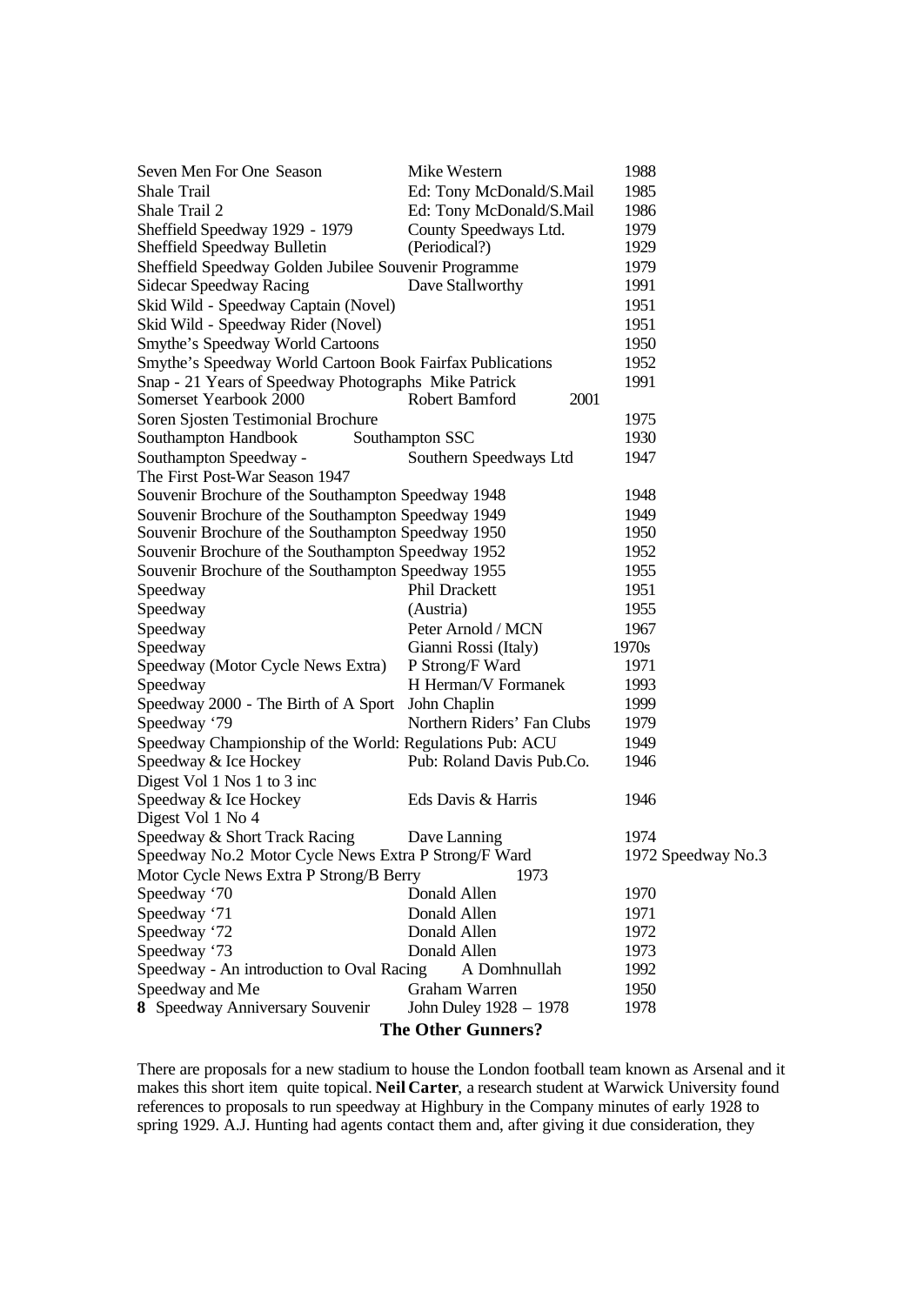decided against staging the sport. The odd thing is that that at the end of the negotiations Hunting was given a cheque for £100, without prejudice, for his expenses. The recent item in the Speedway Star about Weymouth was interesting as the club were talking about a new stadium with a speedway track round the pitch. Maybe if this was tried at a few more venues it would give adequate player / fan separation.

## **Cigarette Cards**

We continue the lists of cigarette cards featuring speedway riders compiled by **David Hartley** of Sowerby Bridge. We will conclude this item in the next edition.

## "All Sports" Series

Presented by A & B.C Chewing Gum Ltd. These are excellent black and white photographs - no notes on the back.

No. 48 Split Waterman Harringay and England; No.66 Tommy Price Wembley and England; No.67 Eric Williams Wembley and England; No.68 Bill Kitchen Wembley and England; No.69 Freddie Williams England and England; No.71 Jack Biggs Harringay and Australia; No. Jeff LLoyd Harringay and England; No. 73 Maury Dunn Harringay and New Zealand. Speed Champions - A Series of 50

Issued by Godfrey Phillips Ltd., 112 Commercial Street, London E. These are sepia type photographs.

No.16 Dirt Track Racing - Rider cornering: Shows Jack Barnett coming to grief during a match race with Triss Sharp at the Crystal Palace Track; No.17 Broadsiding - Photograph shows Nobby Keys; No.18 Sidecar Cornering - Bradford Motor Club on the New Dirt Track Course at Greenfield Stadium; No.19 Neck and Neck - Between Roger Frogley and Ben Heiatt at the Crystal Pala ce Track (His recent victory over Jack Parker, so he is entitled to call himself British Champion); No.20 Cinder Shifting - Triss Sharp at Crystal Palace Track.

Sportsmen of The World

No manufacturer details - No numbers.

Riders featured are Frank Arthur, Vic Huxley and Eric Langton. The cards have excellent write ups on the back with details of the rider's speedway **9**

exploits and details of their hobbies and passtimes.

"Turf" Cigarette Cards

A Sport Series of 50. Photographs in shades of black and white on both 10 and 20 packs of cigarettes.

No.16 Lloyd Goffe (on speedway bike); No.19 Vic Duggan (of Harringay wearing the Golden Helmet); No.22 Tommy Price of Wembley (with rider on bike in background; No.23 Ron Johnson (standing by fencing); No.25 Alex Statham (of Bradford on his machine); No.29 Bill Kitchen (of Wembley with track in the background); No.30 Malcolm Craven (of West Ham on his bike); No.45 Norman Parker (of Wimbledon); No. Jack Parker (of Belle Vue with rider on the white line in the background).

"Turn Over and Spot The Winner" Cards

A series of 50. Made by Godfrey Phillips Ltd. and Associated Companies

On the back was a row of 5 activities - (red, blue, yellow green, brown).You had to moisten the winning post with your finger to find the colour of the winner.The cards showed the portraits of the riders. No.17 Lionel Van Praag; No.31 Billy Lamont; No.49 Jack Parker. "Champions"

A Series of 48 cards produced by Park Drive cigarettes - Gallaher Ltd., Victoria House, London and Belfast.

No.16 Tiger Stevenson. Track action shot and small framed portrait in left hand top corner; No.41 Frank Varey leg trailing action shot plus framed portrait in left hand top corner.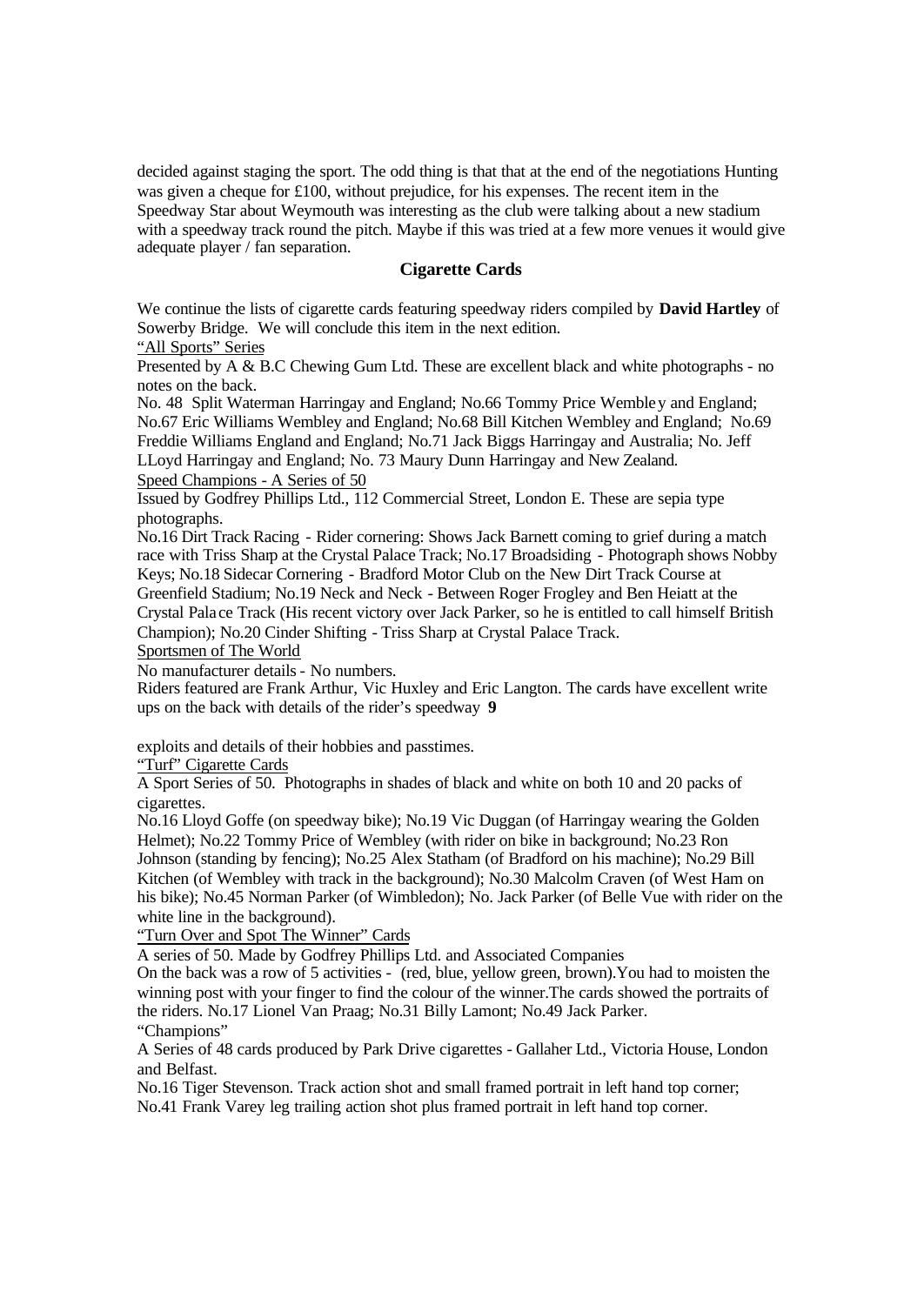A card (1.25 by 2.5 inches) showing Dicky Smythe - Speedway Rider is a mystery item. Can you shed any light on this one? "Sportsman Series"

A series of 24 weighing machine cards produced by The British Automatic Company Ltd., 14 Apollo Street, London, EC2 produced in 1954. No.15 Freddie Williams.

## **Whitley Bay Speedway**

**Graham Fraser** tells the tale of the first venue in the Tyneside area which opened and flourished for a very short period in 1929.

One of the little known and pioneering dirt tracks lies in the coastal town of Whitley Bay, close to Newcastle-upon-Tyne. Speedway in its early days was usually located close to urban population centres as most promoters were businessmen whose aim in running speedway was to make money. There were exceptions such as motor cycle clubs whose members wished to participate in the exciting new sport of broadsiding, but, there were few of these. Another common factor was speedway sharing its stadia with other sports and it is a practice that still continues to the present day. **10** 

Whitley Bay was no different, sharing Rockcliffe Park rugby ground in the Hill Heads area on the outskirts of the town. The track and operations were run by Tyneside Speedways Ltd who began laying the 440 yard track in the early months of 1929. (Speedway had passed Tyneside by in 1928.) By early April plans were made for a starting date of Saturday 20th April, with a mix of experienced broadsiders, local riders and novice racers. Without floodlights, meetings were scheduled to start twice weekly on Wednesdays and Saturdays at 3pm and finish by 5.30pm. It is interesting that simultaneous to this development the local press were reporting good progress on the laying of a concrete base for a speedway track at Brough Park, racing due to start there in early May.

The opening meeting at Rockcliffe Speedway went ahead, as planned, on 20th April with three principal events: a Junior Scratch; the Whitley Golden Helmet and the Whitley Open Handicap. Star attractions were notable riders like Harry Whitfield (Middlesbrough), Walter and Fred Creasor and Jack Ormston. Before an opening day crowd of 4,000, Whitfield won the Golden Helmet; Tommy Storey took the Handicap and newcomer Roy Sanderson the Junior Scratch. It was notable that many names appearing in this initial meeting went on to become stalwarts in the Northern League teams of the early 1930s and some made it even bigger as Whitfield and Ormston starred in London. Local newspaper photographs of that meeting show six riders at the start line and the crowd lined up behind an open wooden fence.

As seems to have been the case in 1929 the weather was often not kind to the fledgling sport of speedway. Whitley Bay, situated on an exposed site facing the North Sea, can be a cold place at any time and the crowd at the second meeting on 24th April was greatly reduced because of the bitterly cold wind (sound familiar?). The highlight of this meeting was a match race between local man Charles "Tiger" Sanderson (Fencehouses) and Charlie Barrett who came from Middlesbrough way. Sanderson won the first of two races in a best of three setting a track record of 1m 25.3 secs. Barrett gained consolation by winning the Scratch Race final.

Crowds improved with the weather at subsequent meetings which were held only on Saturdays. The Wednesday meetings, with its somewhat inconvenient timing for anyone with a regular job, were shelved and maybe it was the time rather than the weather which was a major draw-back. Speedway gets the blame for a lot of things but Whitley Bay got the blame for a most unusual phenomenon. An interesting news snippet from the Newcastle Journal of 7th May reported concern by the Newcastle, Gateshead and District Federation of Brotherhoods that dirt track racing was seriously affecting attendances at the Brotherhood meetings. (Can anyone tell us what the Brotherhoods were or are? Eds.) **11**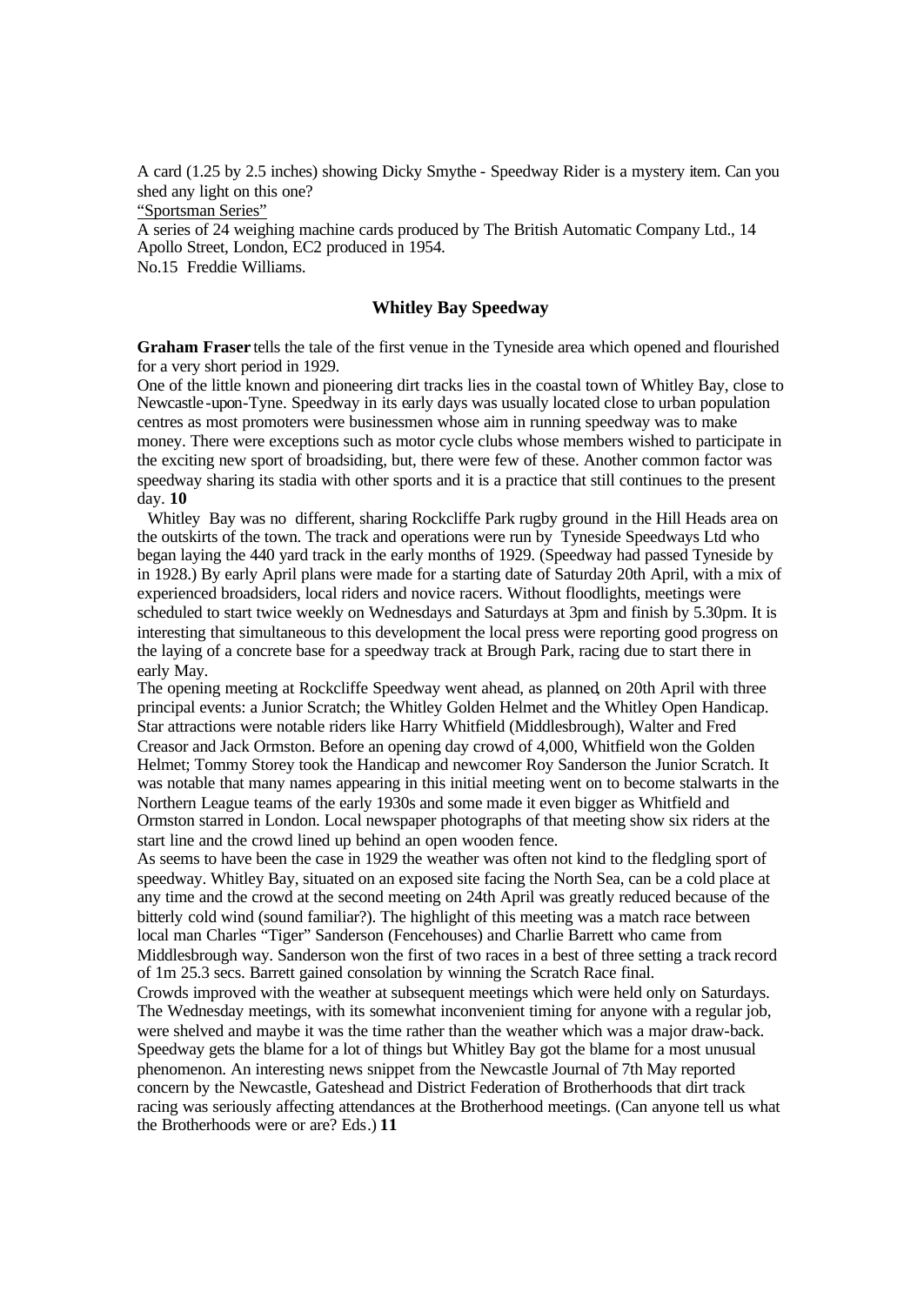The Managing Director of Tyneside Speedways Ltd (the only track operating at that time), Mr J Joynon., denied dirt track racing was to blame and reassured readers that there were no plans for Sunday racing. Accusations of gambling were also vehemently denied as all meetings were held under the rules of the Auto-Cycle Union that forbade gambling.

The press reports at this time also give an indication as to how fledgling tracks, like Whitley Bay, sought to increase both the popularity of the sport and make money. Two directors of the promoting company, Mr Loughton and Mr Noble, had been to speedway meetings at Wembley and Manchester to try to book some star riders to appear at future meetings at Rockcliffe Park. At the same time an agreement was reached with the Wembley promotion for an interchange of star riders to take place. Quite a coup for a small provincial track, although to what extent that actually happened is uncertain. One other plan by the promotion was to attract teams representing Scotland and the South of England to race a team of Whitley Bay riders with the North East promotion confident its riders could hold their own against such opposition.

Two meetings held over the Whitsuntide holiday weekend attracted crowds of up to 8,000 and saw Australian riders appear at Rockcliffe for the first time. At the Saturday meeting the track record was broken twice, firstly by Tiger Sanderson (1m 21.4secs) and then by Bud Thomson of Middlesbrough (1m 20.8secs). Aussie Alf Chick also rode in events at this meeting. The events the following Monday (20th May) saw Wembley riders appearing at the track. Buster Frogley and Len Reeve represented the London track and performed well, Frogley winning a challenge race with George Bower.

By the time of the eighth meeting on Saturday 25th May, English riders like Wilf Josephs and Fred Strecker from Nottingham were making the trip up to the North East. Meanwhile local hero, Tiger Sanderson, who regularly took all before him at Whitley Bay was attracting the interest of promoters across the country. He was being matched with Sprouts Elder at Exeter and was invited to ride at Nottingham and the Scottish tracks.

Whitley Bay's reputation was obviously growing with Australian rider, Bill Rusby, being attracted there. However, the writing was on the wall as Newcastle Gosforth dirt track opened, run by the same promotion. It was a bit more central to Newcastle and was able to attract more star riders. Whitley Bay dirt track continued on for a handful of meetings until it held its 12th and final meeting on Wednesday 26th June 1929.

The Newcastle Journal made no mention of the cessation of speedway at Rockcliffe Park for 1929 and some deeper digging into the various Newcastle newspapers might bring some more light as to why it finished so early in the season. **14** 

The suspicion must be that as local interest in speedway at the new Newcastle Gosforth track in the northern part of the city, took off, Tyneside Speedways Ltd decided to concentrate on that superior venue.

Also, the start of the sport at Brough Park, which featured Northern Dirt Track League actuon, in the same year must have put a strain on Whitley Bay Speedway's ability to attract large enough attendances to sustain the sport there. Large as the population of Newcastle and the surrounding area was, three tracks was possibly one too many. There are no known records of speedway returning to Rockcliffe Park and in the Newcastle Evening Chronicle of 1st April 1930 a small item appeared as follows:

#### *Whitley Bay Speedway*

*Whitley Bay Speedway, the first in the North, is now being dismantled, the owners, Tyneside Speedways, evidiently intending to concentrate on Gosforth Speedway this season. Whitley Bay Speedway saw many of our present Northern "stars" making their initial attempts at dirt-track riding. The track itself was considered a very sporting one, and was popular with the riders.* This was the end of another pioneer venue as attention moved to the Gosforth area of the city. But that is another story.

#### **Publications**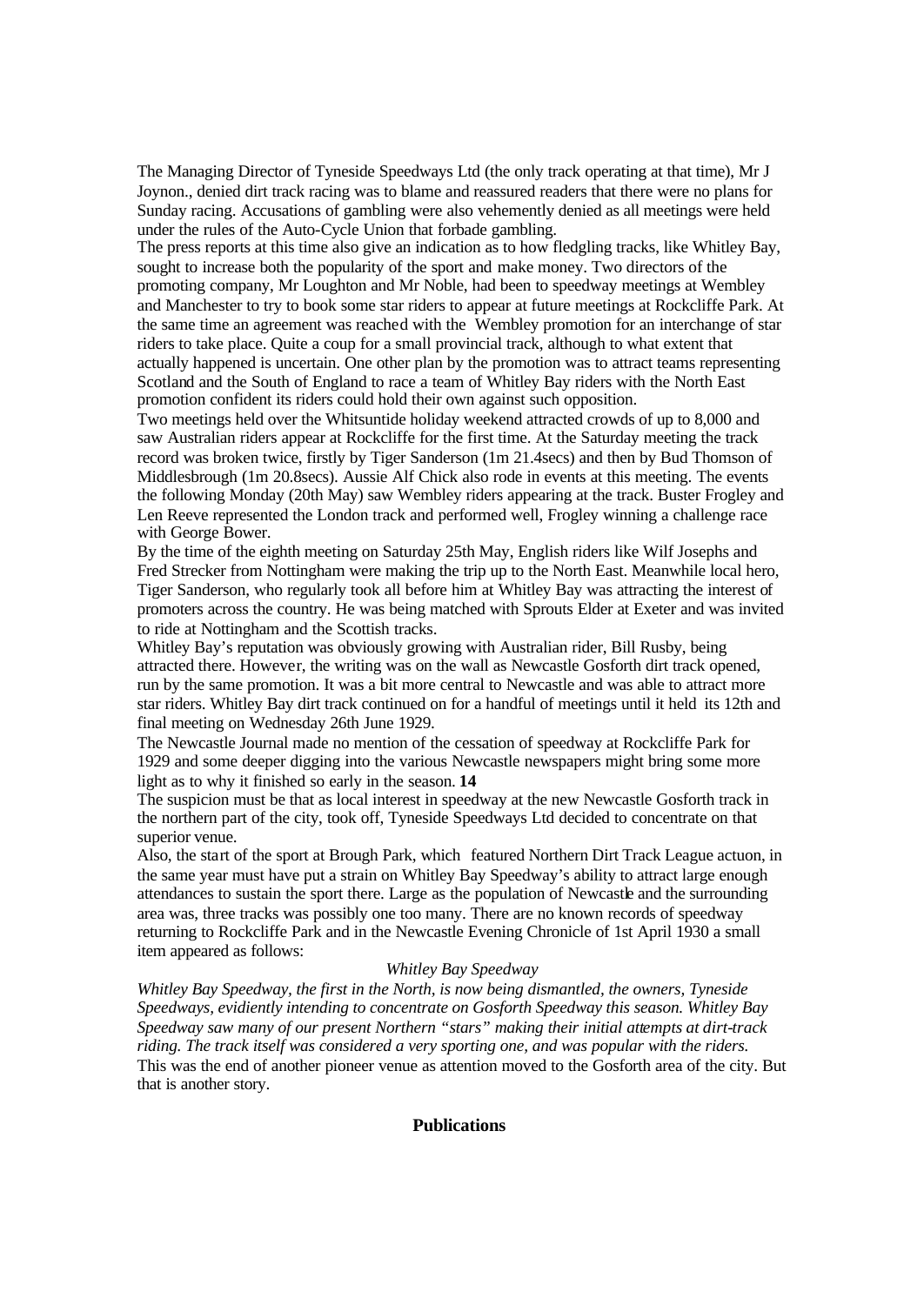"Bristol Bulldogs" by Dave Woods and Geoff Rose. Published by Tempus Publishing Ltd. Priced £10.99

This is the first speedway book in the Tempus Images of Sport Series and is full of photographs of speedway action involving those who rode for Bristol, illustrations of speedway memorabilia including programme covers throughout the years and photographs of the stadium. It is bold of the authors to include the sad pictures of the demolished stadium sites awaiting redevelopment. The series format restricts the text but the authors use the words allowed them to give a flavour of what was the essence of the speedways which have graced the city of Bristol. There is also a short statistics section which includes the attendances, where known, as well as the meeting scores and results.

There must be scope for a fair few more books on speedway in this series and this book provides an excellent role model for aspiring authors.

#### **Jim Henry**

"Speedway in London" by Norman Jacobs. Published by Tempus Publishing Ltd. Priced £14.99. Norman Jacobs started the Tempus ball rolling with his first book "Speedway in East Anglia" which was such a success that it went into several reprints accounting for several thousands of books so far. In this book Norman has gone back to his first speedway home, London, where he first watched the sport as a boy. It is clear from this volume that the **15** book is a labour of love. Norman has the ability to both capture the heyday of speedway in the city when there was a plethora of tracks and this is matched by his fascinating use of contemporary photographs and illustrations. Personalities and action literally jump off every page and as someone not fortunate enough to have experienced the sport at legendary tracks like Harringay, New Cross, Crystal Palace or Wembley, this book really took me there. Another must buy for the speedway historian out there.

## **Graham Fraser**

#### **An Apology**

Innovation, in the shape of a new filing cabinet, promised order from chaos but not so. The following article became detached from the letter from the author and, to coin a phrase, the name escaped me. Full credit will be given in the next edition I promise. The author advises that the item draws on the work of Cyril May and some original work by Alan Barwick. For those of looking for the definitive work on the JAP engine should look for Jeff Clew's "JAP the end of an Era" published in 1988. **Jim Henry.**

#### **The JAP**

I am sure that a J.A.P. engine was used on grass tracks in the early twenties, but this would have been an engine used to power road going machines and not any true ancestor of the Speedway J.A.P. The first real attempt at producing a Speedway engine began early in 1930 at the suggestion of Bill Bragg the Stamford Bridge Speedway captain. Stanley Greening, a J.A.P. engine designer built a light weight engine using 350cc and 500cc road racing parts. A small batch of these engines were prodiced and loaned to top riders of the day including Vic Huxley, Billy Lamont and Frank Arthur. These riders found that the performance of the J.A.P. was not up to that of the Rudge and soon discarded them.

Stanley Greening, together with Wal Phillips (the man who invented the fuel injector which was used in the 1960s) then set about improving the performance of the engines by modifying the cams and increasing the valve size. This increased the engine's output to 35 brake horsepower. Still further improvements were made which resulted in the weight of the motor being trimmed to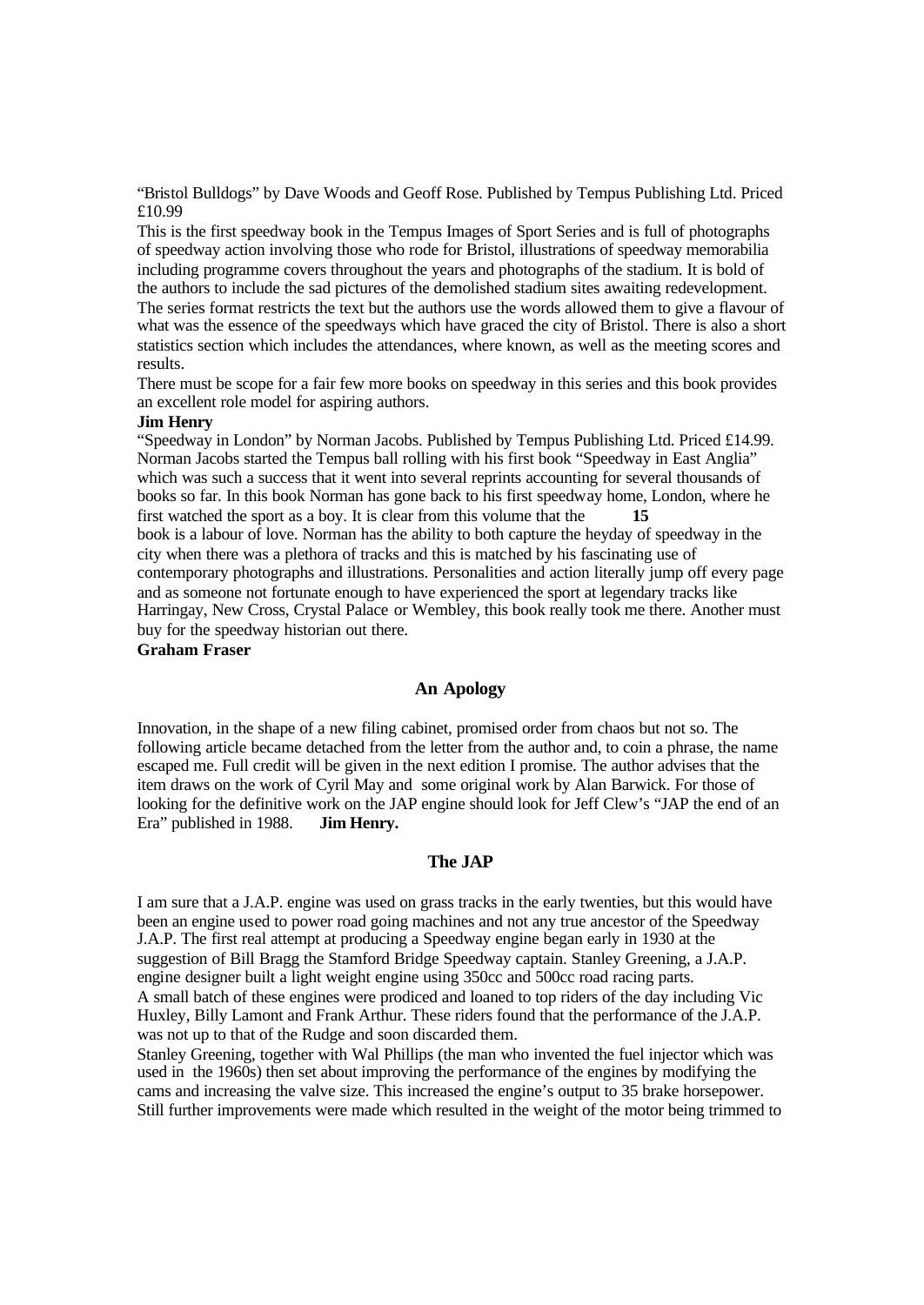53 lbs (about 26 kilos). Further work squeezed out a few more horsepower. The bore and stroke was 80mm and 99mm respectively.

The new improved J.A.P. was ridden by Wal Phillips at the Stamford

**16** Bridge meeting on 1st August 1930 and was an immediate success.

The very early engines are distinguishable by the JAP le ttering in capitals across the timing case. The engines had a "total loss" oil system, that is to say the oil passed through the engine once before being discharged out the bottom of the crankcase and on to the track. It was to keep this system throughout its life. Oil was force fed through the big end bearing by the single sight-feed Pilgrim pump. The early engines had valve guides which were fed via a small oil reservoir on the cylinder head which, like the other oil tank, had to be kept topped up.

On the 1930 engine the rockers were supported on columns which formed part of the cylinder head casting. The valve spring, rocker arms and pushrods were all exposed to the elements (and cinders). There was no down draught on the inlet manifold which stuck out on the near side of the engine. Looking at early photographs these engines had twin exhaust port heads.

As 1930 drew to a close the J.A.P. was being produced on a limited scale.

For the 1931 season, as well as retaining the twin port head, a single port head with a compression ratio of 10 to 1 was introduced. The twin port head was reported to give better acceleration from low revs.

This was important because at this time speedway racing featured rolling starts. With the rolling start the man on the inside line controlled the speed of the four riders on the approach to the starting line. It was part of the skill to try to take full advantage from the start and the technique would vary to suit the man on the inside. A twin port man could afford to come up to the line a bit slower than his rival on the single port machine.

The J.A.P. made its greatest inroads into the speedway market in 1931. This was partly due to the J.A.P. being a better motor and partly due to the failure of the Rudge company. (There are those who are convinced that the very last Rudge speedway motor, of which only a few were produced, would have seen off the more unreliable J.A.P. but unfortunately we shall never know if that would have been the case.) Contemporary reports suggest that the J.A.P of 1931 ran very hot and was prone to burning sparking plugs.

The 1932 season saw the engine gain its rocker box and pushrod tubes but the open valve springs and the single feed Pilgrim pump was retained. No oil was pumped into the rocker box. This new head allowed the designers to up the compression ratio of the engine to 12.5 to 1.

The bottom end or crankcases of the 1930 and 1931 models were redesigned in the 1932 model to provide additional ribbing which added to their strength.

All engines were bench tested before leaving the factory and no engine was passed satisfactory until they had been run for four hours at about 3,800 r.p.m. and for four minutes flat out. In addition they were required to have an output of 37.5 brake horsepower at 5,750 revs.

In 1932 a new engine complete with carburettor, magneto, plug and **17**

exhaust pipe and fitted into a speedway machine would cost £50.

Somewhere about 1933 - 34 the engine changed from a short four design to a long four design. (The four refers to the number of bolts holding the cylinder head to the crankcase. Long and short refers to the length of the con rod.)

In 1934 the single feed Pilgrim pump was replaced by a double feed pump. At the same time the rocker cover was enlarged to cover the valve springs as well. About this time changes were made to the inlet manifold.

Further changes came about in 1935 when the J.A.P. dispensed with the shock absorber device at the end of the drive shaft. This was replaced by the spline arrangement for carrying the drive sprocket, an arrange which is still in use today.

The long five was introduced in 1935 with its distinctive crankcase which featured a drip tray and disc valves on the underside (which allowed the oil to discharge to the track without drawing dirt into the crankcase) and a change in the pushrod arrangements.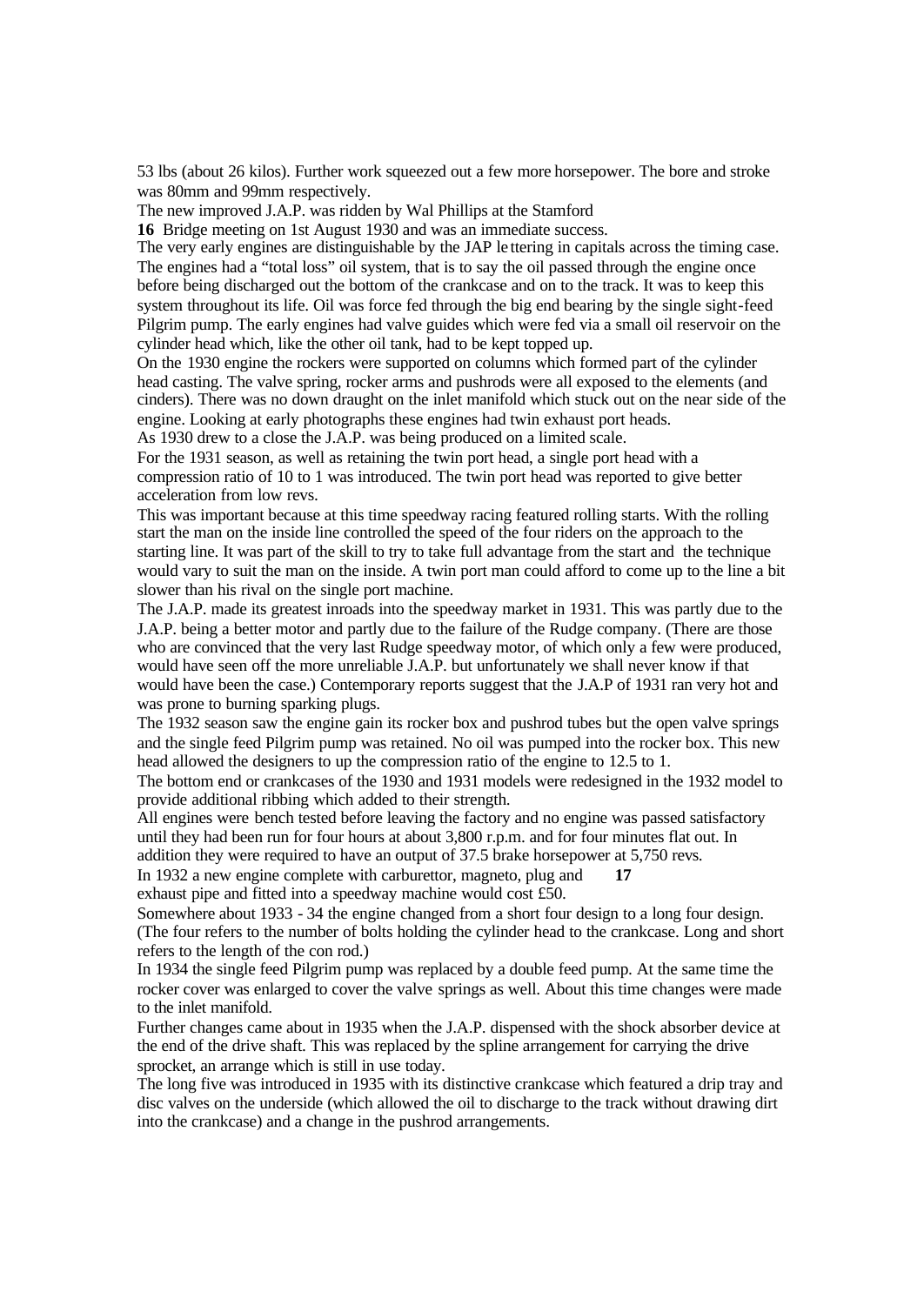The short four ceased production prior to the war and the long five was discontinued in 1948. Prior to the war the crankcases were cast in aluminium alloy but after the war they were cast in an alloy called Elecktron.

1949 saw the introduction of a new short four motor, which had a larger inlet valve than the long five, and a dural con rod. Following on from the Type 4 were the 4A and, in June 1967, the Type 4B.

The 4B cost £130, weighed 59 lbs (28kilos) and was designed to take the new Amal 932 concentric carburettor. Prior to this the J.A.P., had been fitted with the Amal type 27/013 carburettor.

In 1972 the 84S short stroke engine was introduced but by now the J.A.P. was truly on the downhill slope, the JAWA having ousted it from its perch over the recent years.

Four valve versions of the engine were produced but the twin overhead cam version which emerged in the late 1970s could not compete with the Weslakes of the day.

The J.A.P. was also produced in 350cc version for use by the grass track racers and it looks very similar to the 500cc motor. The 350cc does look a bit smaller.

Perhaps the producers of the engine which had dominated speedway for so such a length of time waited too long to make changes to keep them competitive when the ESO (early JAWA) appeared on the scene.

It is ironic that today a J.A.P. motor, once discarded in their hundreds, is quite sought after by collectors of old bikes and vintage racers who like to demonstrate these old machines in action. Spare parts are not so easy to come by and sometimes enthusiasts organise a bulk buy of replacement

**18** parts. Keep them old JAPs running lads!!

## **The Bothwell Boys**

Material from the training tracks tends to be quite scarce so here, for those of you who are gathering information on riders, is a list of the members of the Bothwell Bulls club in 1949. Ken McKinlay (captain), Ivor Smith, Niven McCreadie, Allan (McQueen) Robertson, Fred Rowe, Tommy Miller, Joe Barr, Bill Brown, Willie Gordon, Duncan Hendry, Gordon Mitchell, Jim Blyth, John Pryde, Bob Mark, Tom Montgomerie, Bill Thompson, Eric Davies, Russell Davies, J.Spiers, Bill McLeod, Frank Kyle, Larry Lazarus, Tommy Dawson, Dennis Dawson, Tommy Bryce, Ken Houliston, Anthony Green, John Smith, Ben Nicholls, M. Twaddle, A.T. McAslan, D.C.Pollock, J.Brackenridge, Jim Black, James McMurray, J.Murray, Jack Morris, Fred Probert, Eric Liddell, John Reid with Will Lowther and Joe Crowther were non-riding members. The club rules were such that if you wanted to ride you had to work on the track.

There are a few well kent names amongst that lot but a lot of lads who never even progressed to a second half. Wonder how many expected the likes of Ken McKinlay would be as multiple World Finalist and that Tommy Miller would become a Scottish Champion and Silver Helmet Match Race Champion. **Jim Henry** 

#### **Meeting Formats**

After using the meeting format from 1946 the National League came up with a new version for the 1954 season. It required the teamto use eight riders and to have the top men on the basis of their averages over the last six matches to be numbers 1 and 2 in the line up. The format ran as follows: Ht1 1 3 v 1 3; Ht2 2 4 v 2 4; Ht3 5 6 v 5 6; Ht4 8 7 v 8 7; Ht5 1 4 v 1 4; Ht6 5 7 v 5 7; Ht7 2 3 v 2 3; Ht8 8 6 v 8 6; Ht9 2 4 v 2 4; Ht10 5 6 v 56; Ht11 1 3 v 5 6; Ht12 5 6 v 1 3; Ht13 2 4 v 5 6; Ht14 1 3 v 2 4. **Jim Henry**

## **The Steel Plate**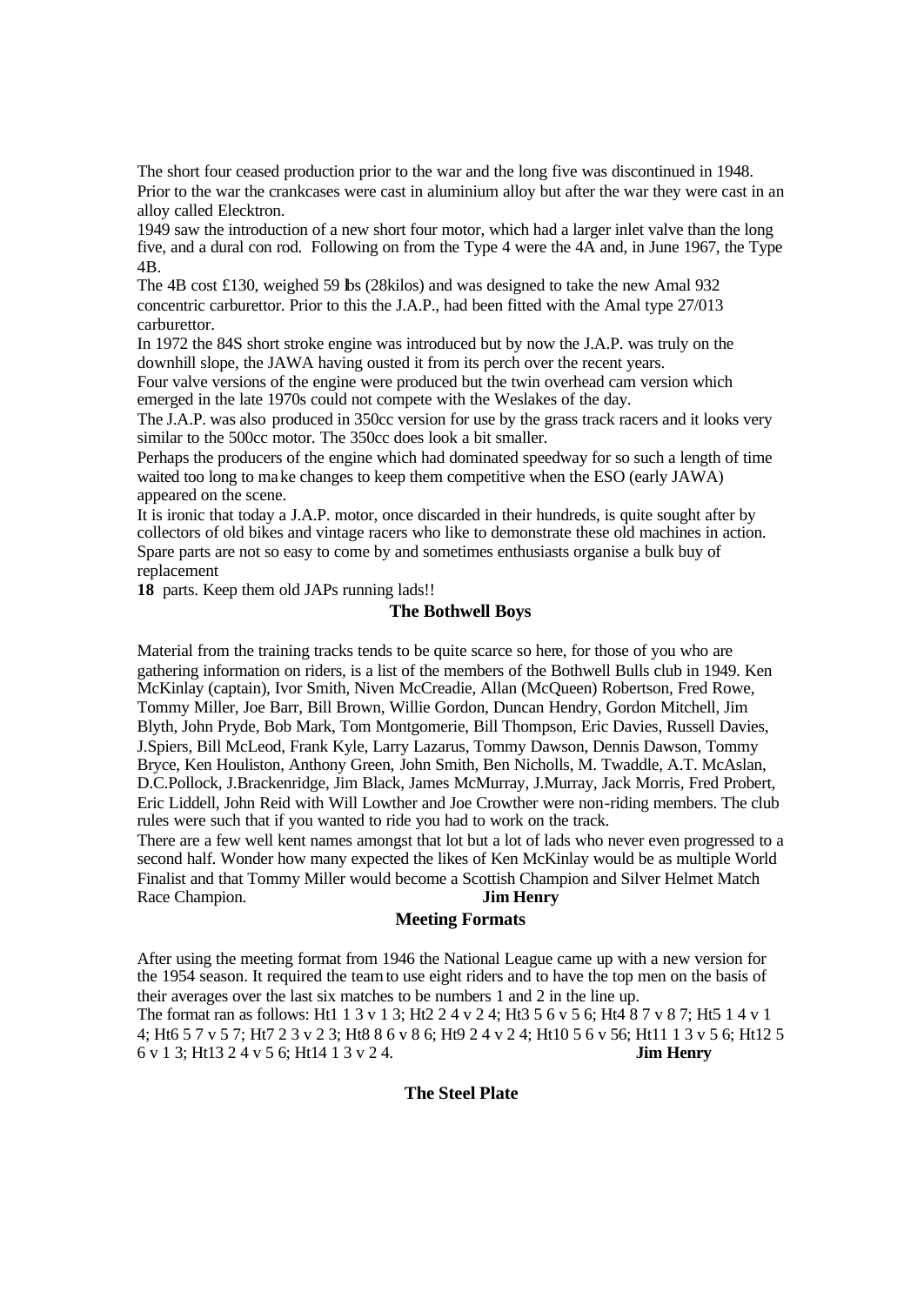In days gone by the starting grid at speedway tracks was not the shale surface we know today. It was once a concrete surface and, maybe there are fans who would love to see it brought back, as it would stop the much complained about "gardening" at the start. Anyway, I digress.

In the early fifties when speedway was in decline Ian Hoskins, who was promoter of Glasgow Tigers at the time, had an idea for handicapping riders which involved them starting from a steel plate. The idea was that the back wheel would spin more on the steel plate with a resulting loss **19** 

in traction compared with the a start made on the concrete surface. It would also mean the man using the steel plate would have to come from the back if he was to win races. It was tested at White City in Glasgow and was demonstrated in a couple of second half match races involving Tommy Miller and Ken McKinlay, and, it indeed produced the desired effect. However, the idea was turned down as a gimmick and was never tested in a full scale meeting. **Jim Henry**

## **1932 - A Tale of Two Cities - Part 2**

We conclude **Don Gray's** look at 1932.

## **The British Individual Championship Match Race**

This series was covered by Mike Terran in Vol 3. No. 3. The eight riders chosen to compete for the right to challenge Jack Parker for his title were selected by the N.S.A. at the start of the season and their choice was the subject of some criticism in the media, and not without reason. Watson, Jervis and Grosskreutz spent most of the season as second strings in their respective clubs, whilst Farndon had spasmodic spells of indifferent form.

The result of each of the series of match races was to be the best of three at the track of each of the contenders. However, the actual challenge contest was to be the best of five races at the home of Jack Parker and of the successful challenger.

Eric Langton, the eventual challenger had a tough first round tie with Dick Case, winning 2 - 0 at Wimbledon, losing  $0 - 2$  at his own track at Belle Vue but clinching the tie in a decider at Wembley by two runs to nil.

In the second round he took on his team colleague Max Grosskreutz and again had to settle the tie with a decider. The results were 2 - 0, 0 - 2 and 2 - 1 for the races which were all staged at Belle Vue.

His task was made easier in the final challenge round when he beat Frank Arthur by two runs to nil at Stamford Bridge. Arthur was unable to compete in the return leg at Belle Vue because of illness, and, accordingly, Langton qualified to meet Jack Parker by default.

The first of the five races was scheduled for Belle Vue, Langton's base. Unfortunately Parker, having lost the first two races, fell in the third and broke his collar bone. Being unable to compete in the second set of races at his home base, Clapton, before the end of the season, the title was awarded to Eric by default.

The format of the whole series was considered to be unsatisfactory and was amended for the next three seasons to allow for a selected challenger to take on the Champion on a roughly monthly basis. The competition ended with the untimely death of the then holder, Tom Farndon. It was subsequently revived in the late Forties. (It was known at one time as

**20** Parker's Pension as the then veteran held on to the title for a lengthy period.)

## **The London Reserves League**

The London Reserves League consisted of four a side four heat matches as second half programme fillers. It was discontinued in mid season due, according to the N.S.A., to lack of public interest. It is difficult in retrospect to see why this action was taken as the teams were largely composed of experienced well known riders such as Triss Sharp, Drew McQueen, Jack Barnett, Les Wotton, Norman Evans, Billy Dallison etc.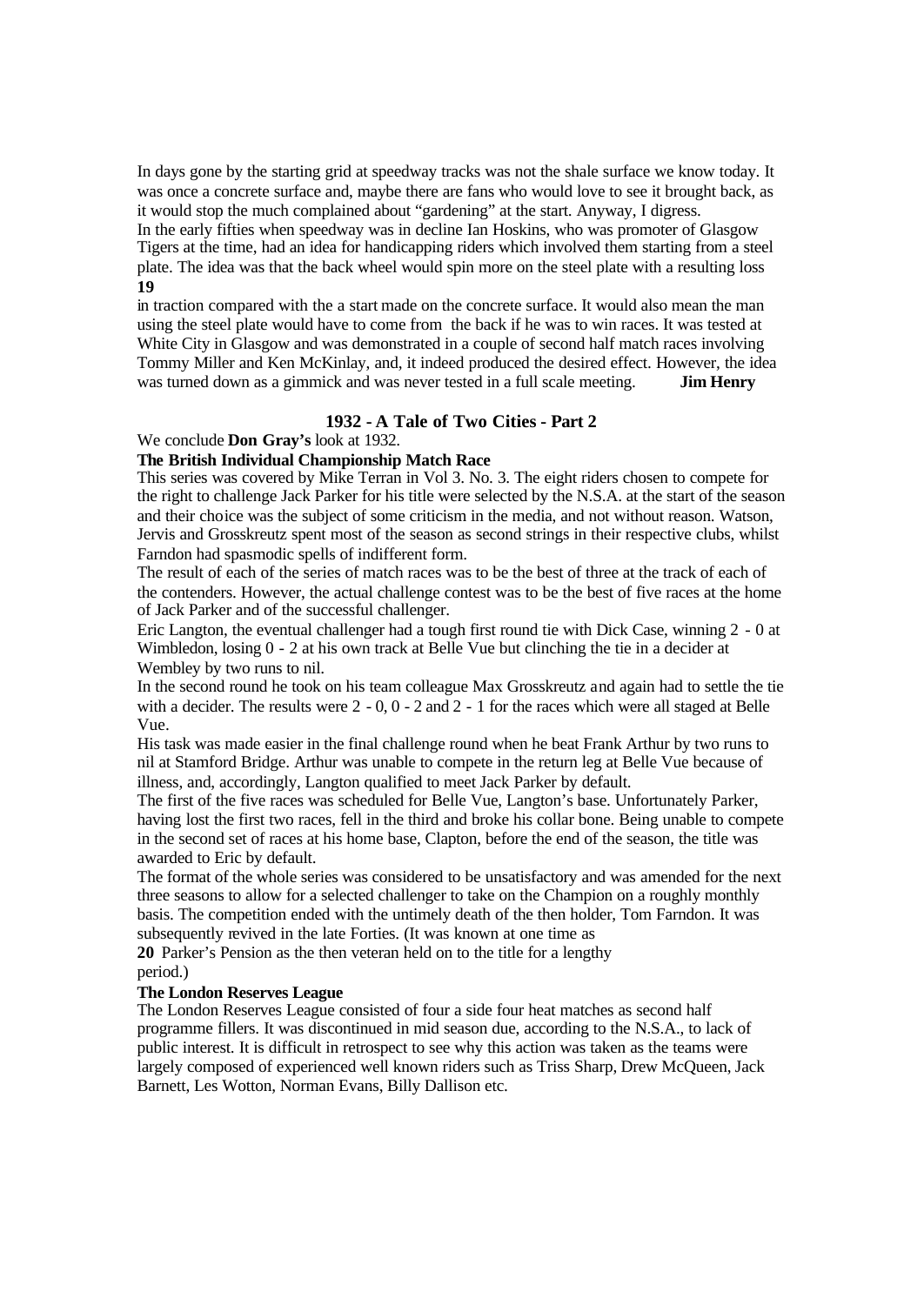It is interesting to note that the experiment was successfully repeated in 1934 when all of the league teams, except Plymouth and Walthamstow, ran a junior side in what was termed the Second Division.

The unfinished league table was as follows:

|   |  |     |  |          |                                           |              |      | Pts                                                                                                   |
|---|--|-----|--|----------|-------------------------------------------|--------------|------|-------------------------------------------------------------------------------------------------------|
| h |  |     |  |          |                                           |              |      | - 9                                                                                                   |
| 6 |  |     |  |          |                                           |              |      |                                                                                                       |
| 6 |  |     |  |          |                                           |              |      |                                                                                                       |
|   |  |     |  | $\Omega$ |                                           |              |      |                                                                                                       |
|   |  |     |  |          |                                           |              | -89  | $\mathcal{R}$                                                                                         |
|   |  | WD. |  |          | WD.<br>2 0<br>$\mathbf{1}$<br>$0 \quad 0$ | $\mathbf{L}$ | 4 70 | F A<br>$0 \quad 1 \quad 1 \quad 78.5 \quad 62.5$<br>1 73 66<br>$1 \t2 \t1 \t75 \t65$<br>2 71.5 80.5 6 |

## **The National Trophy**

The competition for the "Daily Mail" National Trophy involved all the league clubs and, as previously, was a knock out series on a home and away aggregate basis between teams of eight a side and one reserve over sixteen heats. Wembley were once again the eventual winners beating Belle Vue in the final after disposing Stamford Bridge in the first round and Coventry in the semis. Belle Vue had deposed first West Ham and then Wimbledon to make it to the final.

## **The "Evening News" London Challenge Cup**

This competition was restricted to the six London clubs and was carried out with a similar format to that of the National Trophy series. Wembley, who had a bye in the first round, beat Crystal Palace in the semi final and Stamford Bridge in the Final. Stamford Bridge beat Wimbledon in the first round and West Ham in the semi final. Wembley ran Stamford Bridge very close (47 - 48) at Sydenham but did not have it easy at the Empire Stadium winning by 52 - 44.

#### **"The Star" Championship**

This contest was covered by Mike Terran in Vol 3. No.3 Eric Langton won the trophy although he had to fight in heat 3 when he was led all the way by Les Wotton, one of the West Ham representatives, until the latter made a mistake on the last bend. He was also beaten to the post in the semi-final by Dick Case, but made it to the final by virtue of being the fastest second. When Case fell in the Final Eric headed home Vic Huxley to win the trophy and the  $\pounds 100$  first prize.

#### **North v South Championship**

The second half of "The Star" Championship programme comprised a nine heat six a side match between teams of English riders representing their places of birth, North or South of a meridian drawn through Warwickshire.

The men from Birmingham and the North easily beat those from the South by 34 - 20. The teams were North: Jack Parker, Norman Parker, Ginger Lees, Frank Varey, Eric Langton, Gordon Byers and Les Wotton. South: Wal Phillips, Tiger Stevenson, ? Jackson, Tom Farndon, Colin Watson, Nobby Key and Tommy Croombs.

#### **The Kangaroos**

Early in the season a combination of five Australian riders attached to Wimbledon and Stamford Bridge was formed as a team. They went round from track to track routing formidable teams with astonishing ease until scarcely a side in the country had not been humbled before its own supporters. The fixtures at Stamford Bridge and Wimbledon were run as four a side four heat events.

They rode under the name "The Kangaroos" in colours of buff emblazoned with a white kangaroo. The usual team comprised Vic Huxley, Jack Chapman, Dicky Smythe, Dick Case and Frank Arthur. They drew one match at Clapton but won every other match except when they took on a representative London team in a six a side, nine heat contest at Stamford Bridge. They lost this match 33 - 20. On this occasion Billy Lamont had joined the other five Aussies.

The results of their matches were as follows: v Crystal Palace 17 - 7; v Wembley 17 - 6; 14 - 9; 18 - 6; v West Ham 14 - 9; 16 - 5; v Belle Vue 15 - 9; v Coventry 13 - 11; v Clapton 12 - 12 and v Plymouth, in an eight heat match, 33 - 15.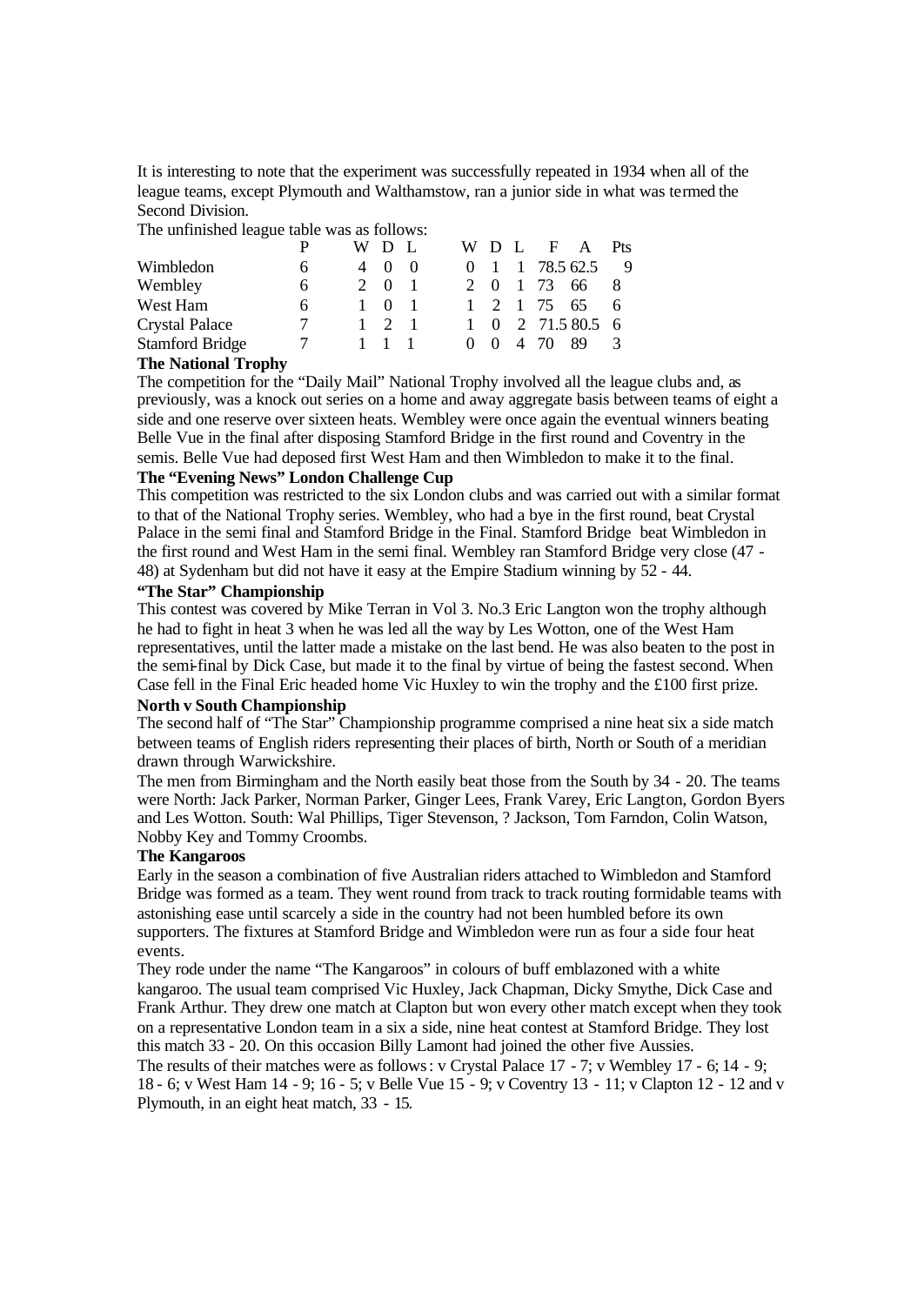They rode in a match against Crystal Palace and another matchat Belle Vue but I don't have the results. (Can any reader help? EDs)

## **Conclusions**

So ended the 1932 season on a reasonably high note but racing was still plagued by mechanical failures and numerous false starts. Second half experiments with clutch starts had been carried out at West Ham but we had to wait until 1933 and the starting gate for the sport to finally take the form by which we now know it.

(We thank **Don Gray** for his comprehensive review and invite readers to contribute similar comprehensive reviews of the seasons 1933 onwards.**EDs**)

## **Goodbye Cradley Heath**

It is always sad when a speedway track closes but it is even worse when a

**22** stadium site is given planning permission for another use. This really rules out any opportunity of a return to our favourite sport. Cradley hung on for a number of years but the recent planning permission kills off another venue which could have come back to the fold.

Like so many other venues, sadly too many to to list here, Cradley will be but a memory. We know there has been some activity on a history of the Cubs, the Heathens and United and hope we'll see it in print before too long.

We've also seen bids for new tracks at Sitingbourne and Boston refused. Maybe it is time for speedway to have a serious think about how it can deal with the planning system rather than dealing with each new stadium application and appeal in a somewhat ad hoc basis. **Jim Henry**

## **Oh Really ?**

There is, as they say, nothing new under the sun. In 2001 a meeting staged a Poole carried much publicity about it featuring the first relay races ever staged in speedway. Well, with the benefit of historical knowledge that myth can be destroyed.

On Tuesday 15th October 1929 at White City Stadium in Glasgow a press pensman got his wish when a team called The Visitors raced a White City team. The visitors were Drew McQueen, Arthur Atkinson, Jack Ormston and Billy Lamont while White City featured Jimmie Pinkerton, Andy Nichol, Arthur Mann and Billy Galloway.

The first pair went off together after a rolling start and at the end of the first lap the next man was pushed off, and so it went on. The visitors' Billy Lamont crossed the line just ahead of Billy Galloway. Provisions were made for a team member crashing or suffering engine failure in order to keep the race rolling.

The White City promotion tried out a relay event on the evening of Friday 2nd May 1930 when Glasgow White City raced a team from Belle Vue. This time Glasgow had Billy Galloway, Col Stewart and Andy Nichol who faced Percy Dunn, Bob Harrison and Cyril Wilcock. Each rider covered two laps in this version and the Belle Vue lads won in a time of 140.8 seconds. An attempt to revive the relay event at Linlithgow in the nineties was discuss with speedway

insurers Burrows but they were not prepared to cover riders taking part in the proposed event.

## **Jim Henry**

## **What a Daft Question**

Or is it? It is a question that must be asked lots of times in speedway "ovals" and it is one we probably all answer by say - well it just is. **23**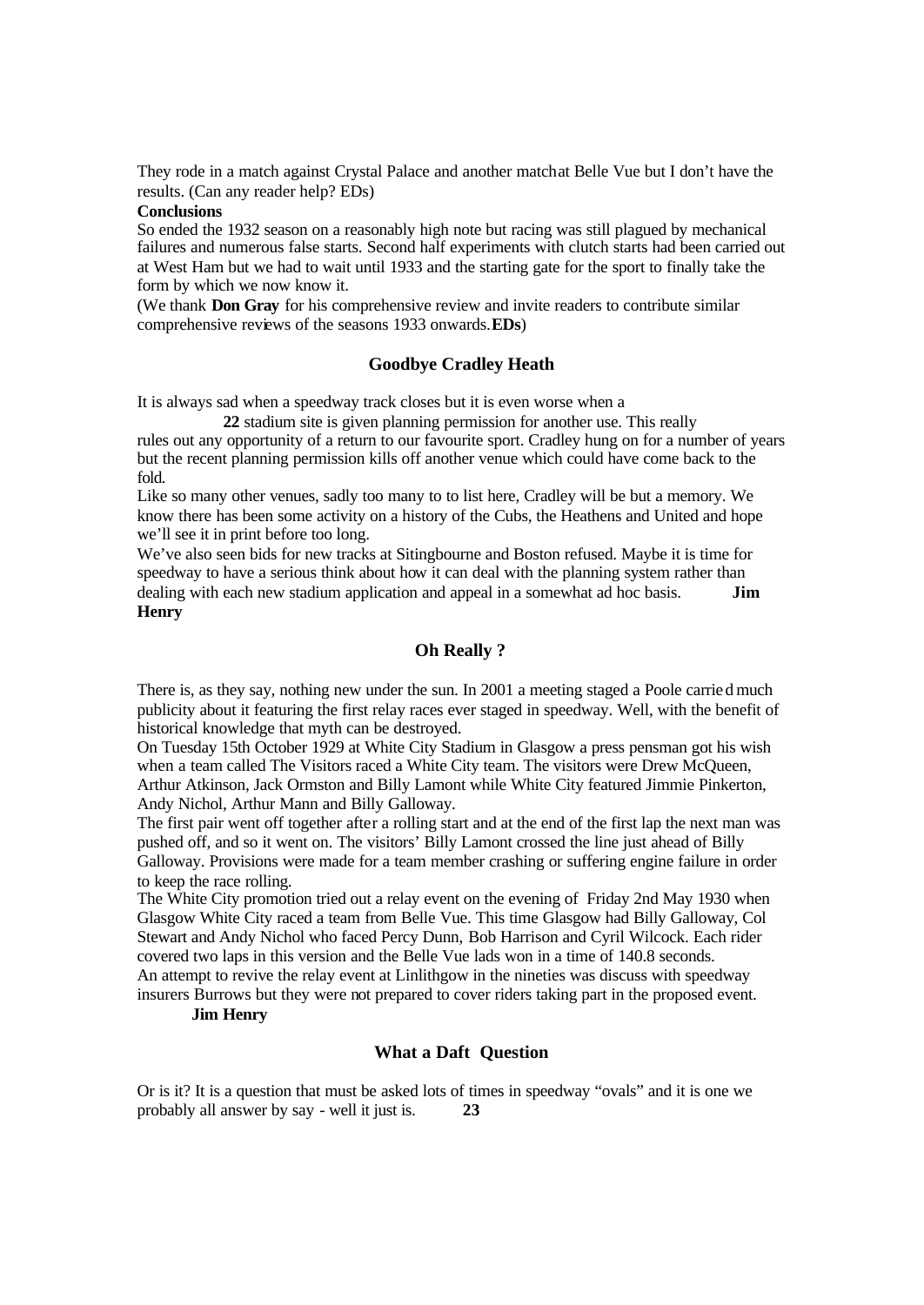This earth shattering question? - Why do speedway races follow an anticlockwise course? One wag I asked suggested that the reason was the footrest would dig into the track but the question is a bit more fundamental than that.

Unfortunately the man who invented speedway is no longer with us so we cannot ask him. So, there you are - is there a sound reason for the anticlockwise races or was it a case of the first events started out that way and it continued ever since. Or, is there an sound ergonomic reason that most people are right handed and it is easier to make a left hand turn. Any ideas out there?

#### **Grassers**

Speedway has few sister sports and the recent publication on the history of the sport of grass track racing, researched by Dave Stallworthy, (to be reviewed next time) has set me thinking about it. From a distance the bikes used look pretty similar. Most, but not all, of the riders use 500cc speedway motors, they use speedway tyres and run these machines on dope. However closer inspection reveals that they use different frames. The rear end of a grass track bike tends to be sprung or employs a shock absorber arrangement to even out the ride. The bikes also have front and back brakes controlled by hand lever and foot lever respectively. Some machines even have a semi automatic two speed gearbox allowing a higher ratio to be employed once the race has started.

Whilst there are a few smaller capacity speedway style motors a number of the men and kids racing the smaller capacity machines use two stroke motors.

Some of the events featuring vintage racers feature guys using scrambles machines and most big grass track events feature the sidecars. Either 500cc or 1,000cc with passengers sitting either right or left of the driver, they are an amazing sight when in full flight.

Many many speedway riders have started out on the grass and if you've never seen grass track action you should try and get along if there is an event staged near you. Sadly we don't have much grass action north of the border but there is hope that it will make a return. **Jim Henry** 

> **The Speedway Researcher is edited and published by : Graham Fraser Jim Henry 7b Bruce Street, 90 Greenend Gardens, Stirling, FK8 1PD Edinburgh, EH17 7QH**<br> **24 Tel: 01786 471992 Tel: 0131 664 7185 24 Tel : 01786 471992 Tel : 0131 664 7185**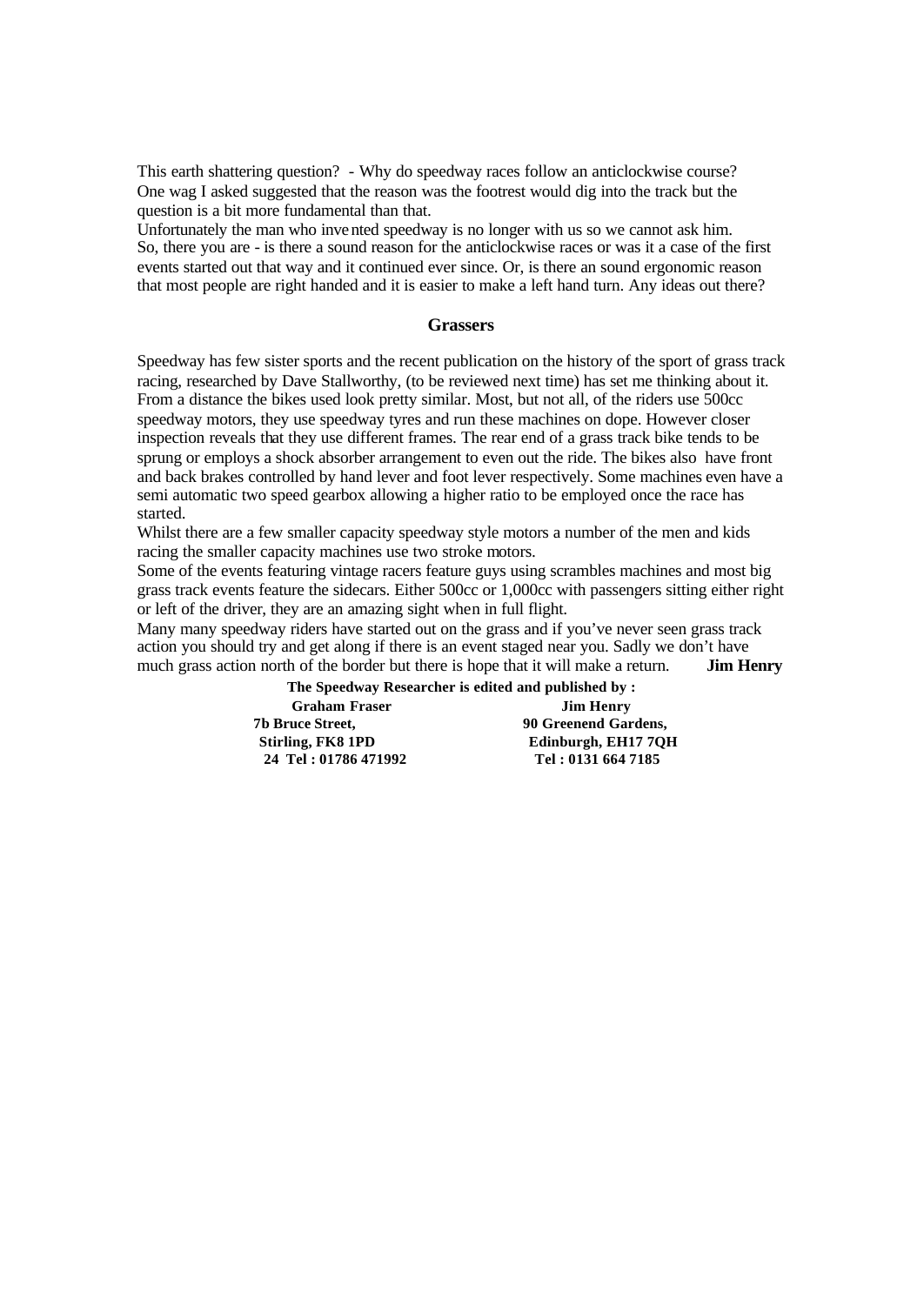# **National League Division One 1939**

| Away                                     |                                                      | Belle Vue                |                        | Harringay     |           | New Cross     |                        | Southampton                             | Wembley       |                  |                | West Ham       | Wimbledon     |              |                |                 |
|------------------------------------------|------------------------------------------------------|--------------------------|------------------------|---------------|-----------|---------------|------------------------|-----------------------------------------|---------------|------------------|----------------|----------------|---------------|--------------|----------------|-----------------|
| Home                                     |                                                      |                          |                        |               |           |               |                        |                                         |               |                  |                |                |               |              |                |                 |
| Belle Vue                                |                                                      | <b>XXXXXX</b>            |                        | $46 - 35$     |           |               | $61 - 23$<br>$54 - 30$ |                                         | $57 - 27$     |                  |                | $45 - 39$      |               | 44 - 40      |                |                 |
|                                          |                                                      | <b>XXXXXX</b>            |                        | $54 - 30$     |           | $56 - 27$     |                        |                                         |               |                  | $63 - 21$      |                |               |              |                |                 |
| Harringay                                |                                                      |                          |                        | <b>XXXXXX</b> |           | $43 - 40$     |                        | $53 - 31$                               | $36 - 48$     |                  | $44 - 40$      |                | 48 - 36       |              |                |                 |
|                                          |                                                      |                          |                        | <b>XXXXXX</b> |           |               |                        | $52 - 29$                               |               |                  |                |                | 44 - 39       |              |                |                 |
| New Cross                                |                                                      | $42 - 42$                |                        |               |           | <b>XXXXXX</b> |                        | $56 - 28$                               | $42 - 40$     |                  | $41 - 42$      |                | $38 - 45$     |              |                |                 |
|                                          |                                                      |                          |                        |               |           | <b>XXXXXX</b> |                        |                                         |               |                  | $43 - 40$      |                | $35 - 49$     |              |                |                 |
| Southampton                              |                                                      | $38 - 45$                |                        | $39 - 45$     |           | $48 - 35$     |                        | <b>XXXXXX</b>                           | $46 - 38$     |                  | $47 - 37$      |                |               |              |                |                 |
|                                          |                                                      | $40 - 44$                |                        | $55 - 29$     |           | $51.5 - 32.5$ |                        | <b>XXXXXX</b>                           |               |                  |                |                |               |              |                |                 |
| Wembley                                  |                                                      | $50 - 34$                |                        | $42 - 42$     |           | $52 - 31$     |                        | $61 - 22$                               | <b>XXXXXX</b> |                  | $55 - 29$      |                | $53 - 30$     |              |                |                 |
|                                          | $43 - 41$<br>$59 - 24$<br>$57 - 27$<br><b>XXXXXX</b> |                          |                        | $58 - 26$     |           | $39 - 45$     |                        |                                         |               |                  |                |                |               |              |                |                 |
| West Ham                                 |                                                      | $40 - 42$                |                        | $44 - 39$     |           | $50 - 33$     |                        | $36 - 48$<br>$54 - 30$<br><b>XXXXXX</b> |               | 44 - 39          |                |                |               |              |                |                 |
|                                          |                                                      |                          |                        | $46 - 37$     |           | $45 - 38$     |                        |                                         | $53 - 31$     |                  | <b>XXXXXX</b>  |                | $44 - 38$     |              |                |                 |
| Wimbledon                                | $50 - 34$<br>$46 - 37$<br>$56 - 26$<br>$52 - 32$     |                          | $51 - 33$<br>$48 - 36$ |               |           | <b>XXXXXX</b> |                        |                                         |               |                  |                |                |               |              |                |                 |
|                                          |                                                      |                          |                        |               |           | $41 - 42$     |                        | $53 - 31$                               | $44 - 40$     |                  |                |                | <b>XXXXXX</b> |              |                |                 |
| <b>National League Division One 1939</b> |                                                      |                          |                        |               |           |               |                        | <b>British Speedway Cup 1939</b>        |               |                  |                |                |               |              |                |                 |
| Team                                     | P                                                    | W                        | D                      | L             | ${\bf F}$ | $\mathbf{A}$  | Pts                    | Team                                    | P             | W                | D              | L              | $\mathbf F$   | $\mathbf{A}$ | Pts            |                 |
| Belle Vue                                | 16                                                   | 12                       | 1                      | 3             | 762       | 575           | 25                     | <b>Belle Vue</b>                        | 10            | $\tau$           | $\overline{0}$ | 3              | 525           | 430          | 16             | 2pts home win   |
| Wimbledon                                | 18                                                   | 12                       | $\mathbf{0}$           | 6             | 807       | 695           | 24                     | West Ham                                | 10            | $\overline{7}$   | $\mathbf{0}$   | 3              | 520           | 433          | 16             | 3pts away win   |
| Wembley                                  | 19                                                   | 11                       |                        | 7             | 874       | 716           | 23                     | Harringay                               | 10            | $\mathfrak{S}$   |                | 4              | 488           | 465          | 13             | 2 pts away draw |
| West Ham                                 | 19                                                   | 9                        | $\mathbf{0}$           | 10            | 766       | 819           | 18                     | New Cross                               | 10            | 5                |                | $\overline{4}$ | 492           | 457          | 12             | 1pt home draw   |
| Harringay                                | 15                                                   |                          |                        | 8             | 659       | 674           | 15                     | Wimbledon                               | 10            | 5                | $\overline{0}$ | 5              | 490           | 464          | 11             |                 |
| Southampton                              | 17                                                   | 5                        | $\boldsymbol{0}$       | 12            | 611.5     | 808.5         | 10                     | Southampton                             | 10            | $\boldsymbol{0}$ | $\overline{0}$ | 10             | 348           | 609          | $\overline{0}$ |                 |
| New Cross                                | 19                                                   | $\overline{\mathcal{A}}$ |                        | 14            | 695.5     | 887.5         | 9                      |                                         |               |                  |                |                |               |              |                |                 |

## **British Speedway Cup 1939**

| Away        | <b>Belle Vue</b> | Harringay     | New Cross     | Southampton   | West Ham      | Wimbledon     |
|-------------|------------------|---------------|---------------|---------------|---------------|---------------|
| Home        |                  |               |               |               |               |               |
| Belle Vue   | <b>XXXXXX</b>    | $65 - 31$     | $58 - 38$     | $63 - 33$     | $53 - 30$     | $53 - 43$     |
| Harringay   | $45 - 51$        | <b>XXXXXX</b> | $56 - 37$     | $72 - 24$     | $54 - 42$     | $56 - 39$     |
| New Cross   | $51 - 43$        | $47 - 37$     | <b>XXXXXX</b> | $68 - 28$     | $60 - 36$     | $57 - 37$     |
| Southampton | $45 - 53$        | $38 - 58$     | $38 - 58$     | <b>XXXXXX</b> | $42 - 53$     | $45 - 50$     |
| West Ham    | $53 - 41$        | $57 - 39$     | $56 - 37$     | $69 - 26$     | <b>XXXXXX</b> | $66 - 30$     |
| Wimbledon   | $57 - 39$        | $65 - 30$     | $58 - 37$     | $65 - 31$     | $46 - 48$     | <b>XXXXXX</b> |